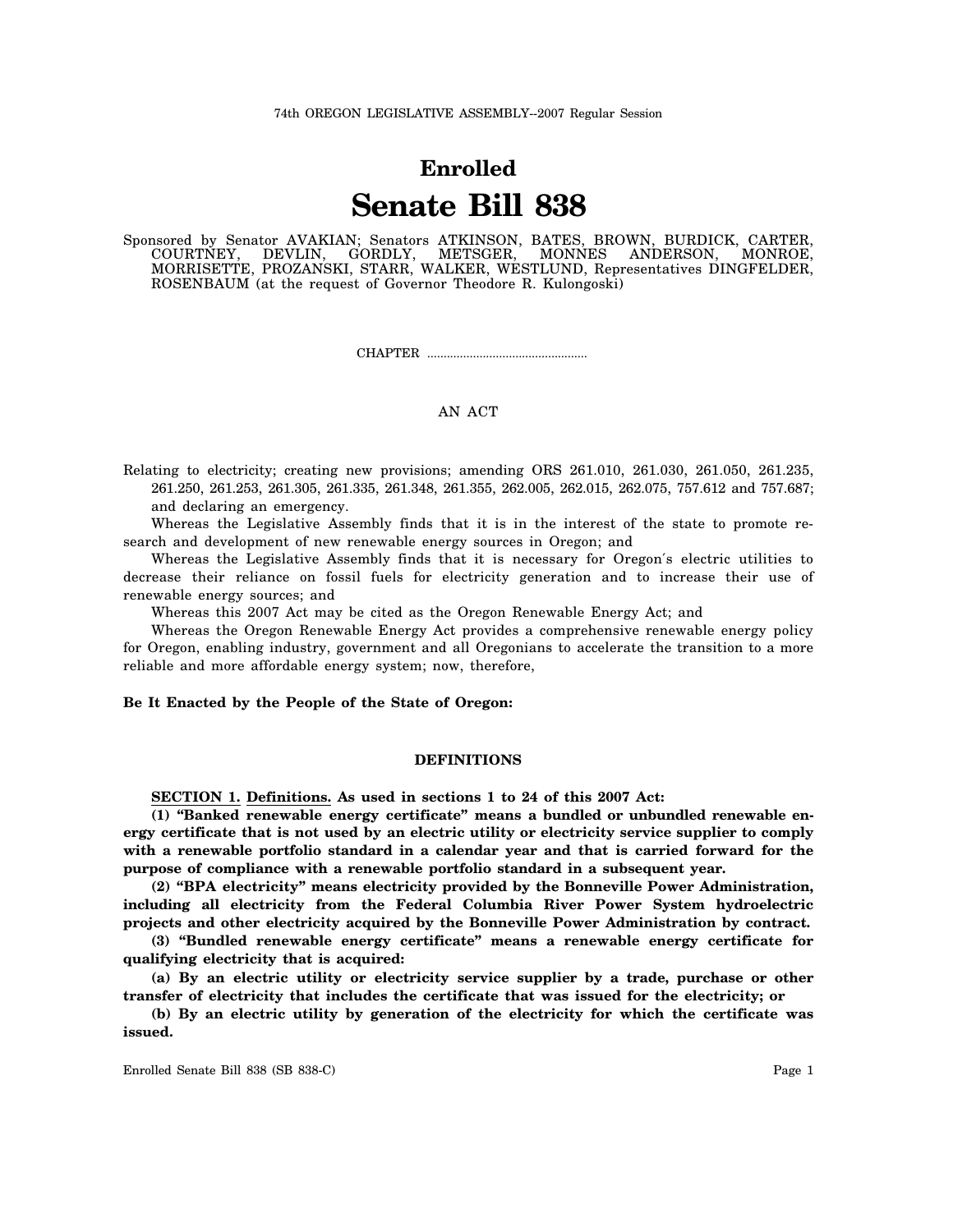**(4) "Compliance year" means the calendar year for which the electric utility or electricity service supplier seeks to establish compliance with the renewable portfolio standard applicable to the utility or supplier in the compliance report submitted under section 19 of this 2007 Act.**

**(5) "Consumer-owned utility" means a municipal electric utility, a people**′**s utility district organized under ORS chapter 261 that sells electricity or an electric cooperative organized under ORS chapter 62.**

**(6) "Electric company" has the meaning given that term in ORS 757.600.**

**(7) "Electric utility" has the meaning given that term in ORS 757.600.**

**(8) "Electricity service supplier" has the meaning given that term in ORS 757.600.**

**(9) "Qualifying electricity" means electricity described in section 2 of this 2007 Act.**

**(10) "Renewable energy source" means a source of electricity described in section 4 of this 2007 Act.**

**(11) "Retail electricity consumer" means a retail electricity consumer, as defined in ORS 757.600, that is located in Oregon.**

**(12) "Unbundled renewable energy certificate" means a renewable energy certificate for qualifying electricity that is acquired by an electric utility or electricity service supplier by trade, purchase or other transfer without acquiring the electricity for which the certificate was issued.**

#### **QUALIFYING ELECTRICITY**

**SECTION 2. Qualifying electricity. (1) Except as provided in this section, and subject to section 15 of this 2007 Act, electricity generated from a renewable energy source may be used to comply with a renewable portfolio standard only if the facility that generates the electricity meets the requirements of section 3 of this 2007 Act.**

**(2) Any electricity that the Bonneville Power Administration has designated as environmentally preferred power, or has given a similar designation for electricity generated from a renewable resource, may be used to comply with a renewable portfolio standard.**

**(3) The Legislative Assembly finds that hydroelectric energy is an important renewable energy source and electricity from hydroelectric generators may be used to comply with a renewable portfolio standard as provided in sections 1 to 24 of this 2007 Act.**

**SECTION 3. Qualifying electricity; age of generating facility. (1) Except as provided in this section, electricity may be used to comply with a renewable portfolio standard only if the electricity is generated by a facility that becomes operational on or after January 1, 1995.**

**(2) Electricity from a generating facility, other than a hydroelectric facility, that became operational before January 1, 1995, may be used to comply with a renewable portfolio standard if the electricity is attributable to capacity or efficiency upgrades made on or after January 1, 1995.**

**(3) Electricity from a hydroelectric facility that became operational before January 1, 1995, may be used to comply with a renewable portfolio standard if the electricity is attributable to efficiency upgrades made on or after January 1, 1995. If an efficiency upgrade is made to a Bonneville Power Administration facility, only that portion of the electricity generation attributable to Oregon**′**s share of the electricity may be used to comply with a renewable portfolio standard.**

**(4) Subject to the limit imposed by section 4 (5) of this 2007 Act, electricity from a hydroelectric facility that is owned by an electric utility and that became operational before January 1, 1995, may be used to comply with a renewable portfolio standard if the facility is certified as a low-impact hydroelectric facility on or after January 1, 1995, by a national certification organization recognized by the State Department of Energy by rule.**

**SECTION 4. Renewable energy sources. (1) Electricity generated utilizing the following types of energy may be used to comply with a renewable portfolio standard:**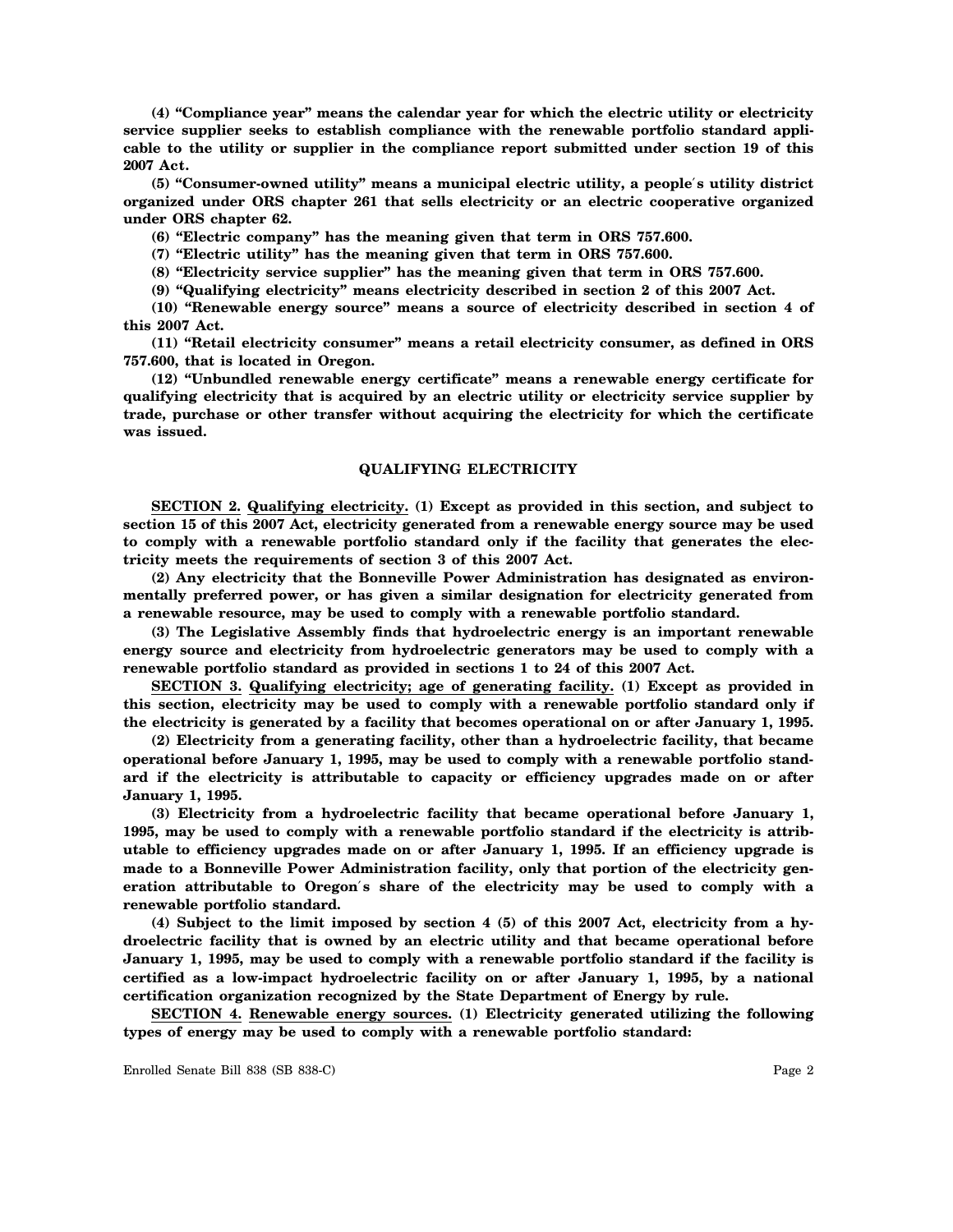**(a) Wind energy.**

**(b) Solar photovoltaic and solar thermal energy.**

**(c) Wave, tidal and ocean thermal energy.**

**(d) Geothermal energy.**

**(2) Except as provided in subsection (3) of this section, electricity generated from biomass and biomass byproducts may be used to comply with a renewable portfolio standard, including but not limited to electricity generated from:**

**(a) Organic human or animal waste;**

**(b) Spent pulping liquor;**

**(c) Forest or rangeland woody debris from harvesting or thinning conducted to improve forest or rangeland ecological health and to reduce uncharacteristic stand replacing wildfire risk;**

**(d) Wood material from hardwood timber grown on land described in ORS 321.267 (3);**

**(e) Agricultural residues;**

**(f) Dedicated energy crops; and**

**(g) Landfill gas or biogas produced from organic matter, wastewater, anaerobic digesters or municipal solid waste.**

**(3) Electricity generated from the direct combustion of biomass may not be used to comply with a renewable portfolio standard if any of the biomass combusted to generate the electricity includes:**

**(a) Municipal solid waste; or**

**(b) Wood that has been treated with chemical preservatives such as creosote, pentachlorophenol or chromated copper arsenate.**

**(4) Electricity generated by a hydroelectric facility may be used to comply with a renewable portfolio standard only if:**

**(a) The facility is located outside any protected area designated by the Pacific Northwest Electric Power and Conservation Planning Council as of July 23, 1999, or any area protected under the federal Wild and Scenic Rivers Act, Public Law 90-542, or the Oregon Scenic Waterways Act, ORS 390.805 to 390.925; or**

**(b) The electricity is attributable to efficiency upgrades made to the facility on or after January 1, 1995.**

**(5) Up to 50 average megawatts of electricity per year generated by an electric utility from certified low-impact hydroelectric facilities described in section 3 (4) of this 2007 Act may be used to comply with a renewable portfolio standard, without regard to the number of certified facilities operated by the electric utility or the generating capacity of those facilities. A hydroelectric facility described in this subsection is not subject to the requirements of subsection (4) of this section.**

**(6) Electricity generated from hydrogen gas derived from any source of energy described in subsections (1) to (5) of this section may be used to comply with a renewable portfolio standard.**

**(7) If electricity generation employs multiple energy sources, that portion of the electricity generated that is attributable to energy sources described in subsections (1) to (6) of this section may be used to comply with a renewable portfolio standard.**

**(8) The State Department of Energy by rule may approve energy sources other than those described in this section that may be used to comply with a renewable portfolio standard. The department may not approve petroleum, natural gas, coal or nuclear fission as an energy source that may be used to comply with a renewable portfolio standard.**

### **RENEWABLE PORTFOLIO STANDARDS**

**SECTION 5. Applicable standard. (1) Electric utilities must comply with the applicable renewable portfolio standard described in section 6 or 7 of this 2007 Act.**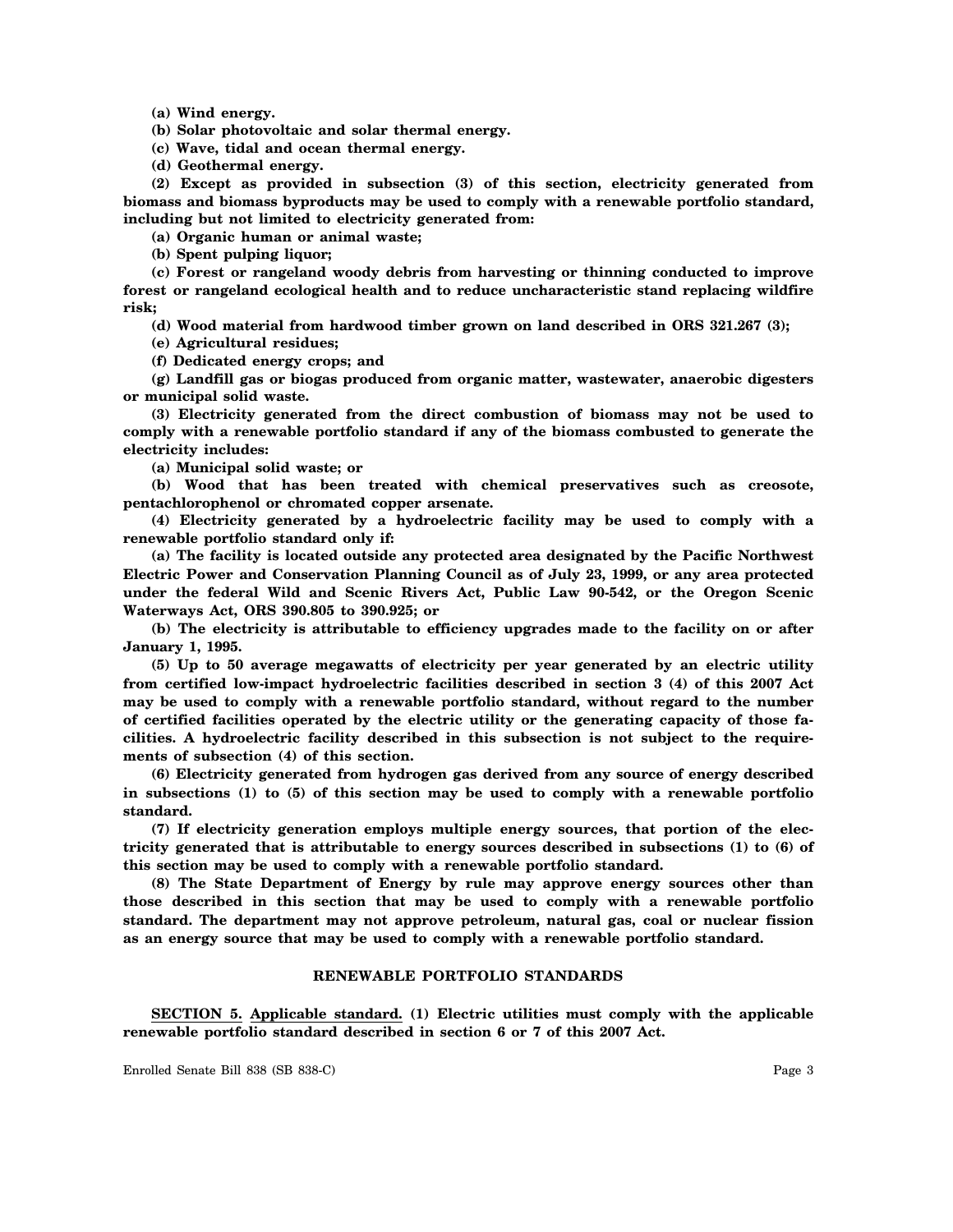**(2) Electricity service suppliers must comply with the renewable portfolio standard established under section 9 of this 2007 Act.**

**SECTION 6. Large utility renewable portfolio standard. (1) The large utility renewable portfolio standard imposes the following requirements on an electric utility that makes sales of electricity to retail electricity consumers in an amount that equals three percent or more of all electricity sold to retail electricity consumers:**

**(a) At least five percent of the electricity sold by the utility to retail electricity consumers in each of the calendar years 2011, 2012, 2013 and 2014 must be qualifying electricity;**

**(b) At least 15 percent of the electricity sold by the utility to retail electricity consumers in each of the calendar years 2015, 2016, 2017, 2018 and 2019 must be qualifying electricity;**

**(c) At least 20 percent of the electricity sold by the utility to retail electricity consumers in each of the calendar years 2020, 2021, 2022, 2023 and 2024 must be qualifying electricity; and**

**(d) At least 25 percent of the electricity sold by the utility to retail electricity consumers in calendar year 2025 and subsequent calendar years must be qualifying electricity.**

**(2) If, on the effective date of this 2007 Act, an electric utility makes sales of electricity to retail electricity consumers in an amount that equals less than three percent of all electricity sold to retail electricity consumers, but in any three consecutive calendar years thereafter makes sales of electricity to retail electricity consumers in amounts that average three percent or more of all electricity sold to retail electricity consumers, the utility is subject to the renewable portfolio standard described in subsection (3) of this section. The utility becomes subject to the standard described in subsection (3) of this section in the calendar year following the three-year period during which the utility makes sales of electricity to retail electricity consumers in amounts that average three percent or more of all electricity sold to retail electricity consumers.**

**(3) An electric utility described in subsection (2) of this section must comply with the following renewable portfolio standard:**

**(a) Beginning in the fourth calendar year after the calendar year in which the utility becomes subject to the standard described in this subsection, at least five percent of the electricity sold by the utility to retail electricity consumers in a calendar year must be qualifying electricity;**

**(b) Beginning in the 10th calendar year after the calendar year in which the utility becomes subject to the standard described in this subsection, at least 15 percent of the electricity sold by the utility to retail electricity consumers in a calendar year must be qualifying electricity;**

**(c) Beginning in the 15th calendar year after the calendar year in which the utility becomes subject to the standard described in this subsection, at least 20 percent of the electricity sold by the utility to retail electricity consumers in a calendar year must be qualifying electricity; and**

**(d) Beginning in the 20th calendar year after the calendar year in which the utility becomes subject to the standard described in this subsection, at least 25 percent of the electricity sold by the utility to retail electricity consumers in a calendar year must be qualifying electricity.**

**SECTION 7. Small electric utilities. (1) Except as provided in this section, an electric utility that makes sales of electricity to retail electricity consumers in an amount that equals less than three percent of all electricity sold to retail electricity consumers is not subject to sections 1 to 24 of this 2007 Act.**

**(2) Beginning in calendar year 2025, at least five percent of the electricity sold to retail electricity consumers in a calendar year by an electric utility must be qualifying electricity if the electric utility makes sales of electricity to retail electricity consumers in an amount that equals less than one and one-half percent of all electricity sold to retail electricity consumers.**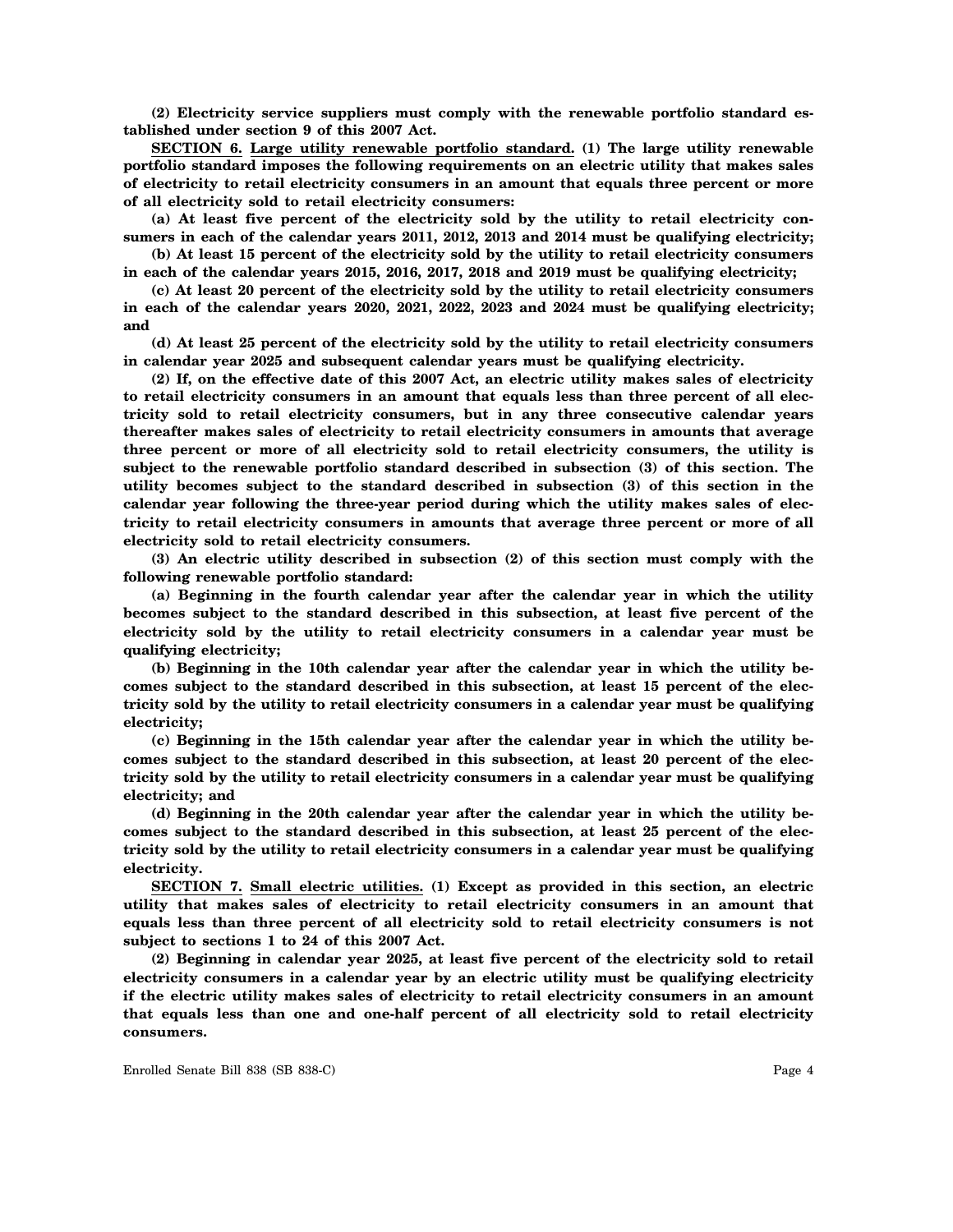**(3) Beginning in calendar year 2025, at least 10 percent of the electricity sold to retail electricity consumers in a calendar year by an electric utility must be qualifying electricity if the electric utility makes sales of electricity to retail electricity consumers in an amount that equals or is more than one and one-half percent, and less than three percent, of all electricity sold to retail electricity consumers.**

**(4) The exemption provided by subsection (1) of this section terminates if an electric utility, or a joint operating entity that includes the utility as a member, acquires electricity from an electricity generating facility that uses coal as an energy source or makes an investment on or after the effective date of this 2007 Act in an electricity generating facility that uses coal as an energy source. This subsection does not apply to:**

**(a) A wholesale market purchase by an electric utility for which the energy source for the electricity is not known;**

**(b) BPA electricity;**

**(c) Acquisition of electricity under a contract entered into before the effective date of this 2007 Act;**

**(d) A renewal or replacement contract for a contract for purchase of electricity described in paragraph (c) of this subsection;**

**(e) A purchase of electricity if the electricity is included in a contract for the purchase of qualifying electricity and is necessary to shape, firm or integrate the qualifying electricity;**

**(f) Electricity provided to an electric utility under a contract for the acquisition of an interest in an electricity generating facility that was entered into by the utility before the effective date of this 2007 Act or entered into before the effective date of this 2007 Act by an electric cooperative organized under ORS chapter 62 of which the electric utility is a member, without regard to whether the electricity is being used to serve the load of the electric utility on the effective date of this 2007 Act; or**

**(g) Investments in an electricity generating facility that uses coal as an energy source if the investments are for the purpose of improving the facility**′**s pollution mitigation equipment or the facility**′**s efficiency or are necessary to comply with requirements or standards imposed by governmental entities.**

**(5) The exemption provided by subsection (1) of this section terminates for a consumerowned utility if at any time after the effective date of this 2007 Act the utility acquires service territory of an electric company without the consent of the electric company.**

**(6) Beginning in the calendar year following the year in which an electric utility**′**s exemption terminates under subsection (4) or (5) of this section, the utility is subject to the renewable portfolio standard described in section 6 (3) of this 2007 Act and related provisions of sections 1 to 24 of this 2007 Act.**

**(7) The provisions of this section do not affect the requirement that electric utilities offer a green power rate under section 23 of this 2007 Act.**

**SECTION 8. Exemptions from compliance with renewable portfolio standard. (1) Electric utilities are not required to comply with the renewable portfolio standards described in sections 6 and 7 of this 2007 Act to the extent that:**

**(a) Compliance with the standard would require the utility to acquire electricity in excess of the utility**′**s projected load requirements in any calendar year; and**

**(b) Acquiring the additional electricity would require the utility to substitute qualifying electricity for electricity derived from an energy source other than coal, natural gas or petroleum.**

**(2)(a) Electric utilities are not required to comply with a renewable portfolio standard to the extent that compliance would require the utility to substitute qualifying electricity for electricity available to the utility under contracts for electricity from dams that are owned by Washington public utility districts and are located between the Grand Coulee Dam and the Columbia River**′**s junction with the Snake River. The provisions of this subsection apply**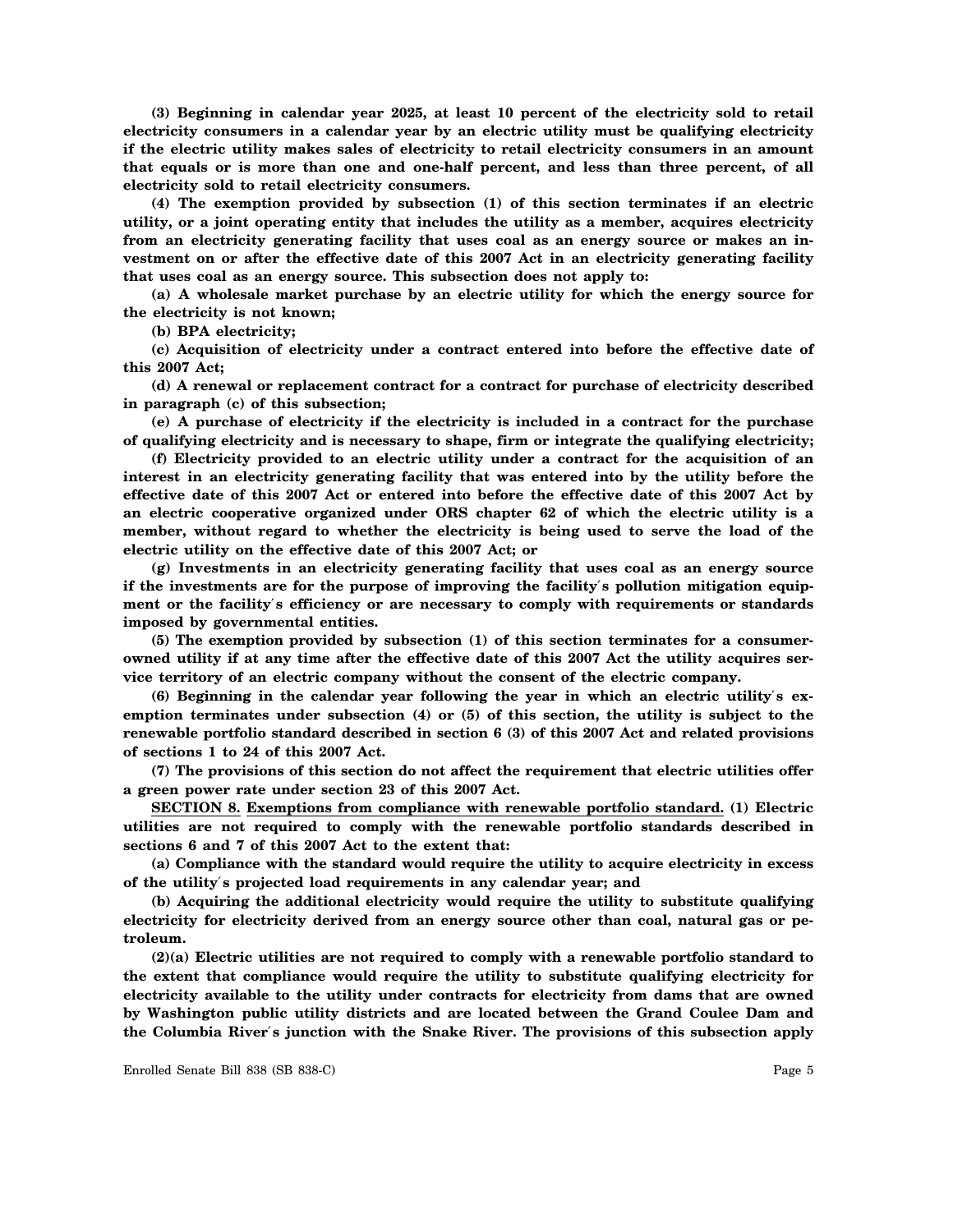**only to contracts entered into before the effective date of this 2007 Act and to renewal or replacement contracts for contracts entered into before the effective date of this 2007 Act.**

**(b) If a contract described in paragraph (a) of this subsection expires and is not renewed or replaced, the utility must comply, in the calendar year following the expiration of the contract, with the renewable portfolio standard applicable to the utility.**

**(3) A consumer-owned utility is not required to comply with a renewable portfolio standard to the extent that compliance would require the utility to reduce the utility**′**s purchases of the lowest priced electricity from the Bonneville Power Administration pursuant to section 5 of the Pacific Northwest Electric Power Planning and Conservation Act of 1980, P.L. 96-501, as in effect on the effective date of this 2007 Act. The exemption provided by this subsection applies only to firm commitments for BPA electricity that the Bonneville Power Administration has assured will be available to a utility to meet agreed portions of the utility**′**s load requirements for a defined period of time.**

**SECTION 9. Renewable portfolio standard for electricity service suppliers. An electricity service supplier must meet the requirements of the renewable portfolio standards that are applicable to the electric utilities that serve the territories in which the electricity service supplier sells electricity to retail electricity consumers. The Public Utility Commission shall establish procedures for implementation of the renewable portfolio standards for electricity service suppliers that sell electricity in the service territory of an electric company. If an electricity service supplier sells electricity in territories served by more than one electric company, the commission may provide for an aggregate standard based on the amount of electricity sold by the electricity service supplier in each territory. Pursuant to ORS 757.676, a consumer-owned utility may establish procedures for the implementation of the renewable portfolio standards for electricity service suppliers that sell electricity in the territory served by the consumer-owned utility.**

**SECTION 10. Manner of complying with renewable portfolio standards. (1) Except as provided in subsection (2) of this section, an electric utility or electricity service supplier must comply with the renewable portfolio standard applicable to the utility or supplier in each calendar year by:**

**(a) Using bundled renewable energy certificates issued or acquired during the compliance year;**

**(b) Subject to the limitations described in sections 16 and 17 of this 2007 Act, using unbundled or banked renewable energy certificates; or**

**(c) Making alternative compliance payments as described in section 20 of this 2007 Act.**

**(2) Bundled or unbundled renewable energy certificates that are issued or acquired by an electric utility or electricity service supplier on or before March 31 in a calendar year may be used by the utility or supplier to comply with the renewable portfolio standard applicable to the utility or supplier for the preceding calendar year.**

**SECTION 11. Implementation plan for electric companies; annual reports. (1) An electric company that is subject to a renewable portfolio standard shall develop an implementation plan for meeting the requirements of the standard and file the plan with the Public Utility Commission. Implementation plans must be revised and updated at least once every two years.**

**(2) An implementation plan must at a minimum contain:**

**(a) Annual targets for acquisition and use of qualifying electricity; and**

**(b) The estimated cost of meeting the annual targets, including the cost of transmission, the cost of firming, shaping and integrating qualifying electricity, the cost of alternative compliance payments and the cost of acquiring renewable energy certificates.**

**(3) The commission shall acknowledge the implementation plan no later than six months after the plan is filed with the commission. The commission may acknowledge the plan subject to conditions specified by the commission.**

**(4) The commission shall adopt rules:**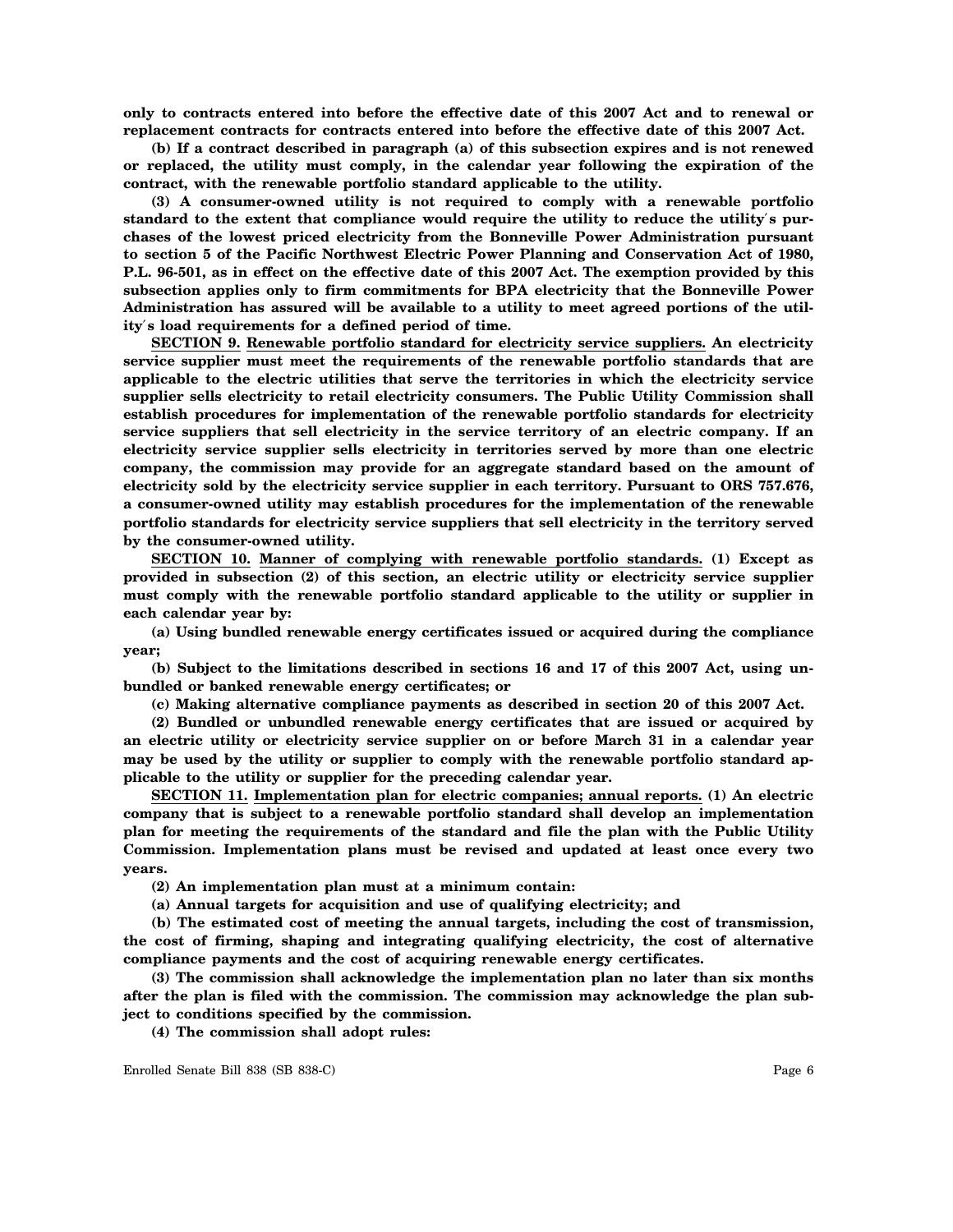**(a) Establishing requirements for the content of implementation plans;**

**(b) Establishing the procedure for acknowledgement of implementation plans under this section, including provisions for public comment; and**

**(c) Providing for the integration of the implementation plan with the integrated resource planning guidelines established by the commission and in effect on the effective date of this 2007 Act.**

**(5) The implementation plan filed under this section may include procedures that will be used by the electric company to determine whether the costs of constructing a facility that generates electricity from a renewable energy source, or the costs of acquiring bundled or unbundled renewable energy certificates, are consistent with the standards of the commission relating to least-cost, least-risk planning for acquisition of resources.**

**SECTION 11a. An electric company shall develop and file with the Public Utility Commission an initial implementation plan under section 11 of this 2007 Act no later than January 1, 2010.**

#### **COST LIMITATION**

**SECTION 12. Limits on cost of compliance with renewable portfolio standard. (1) Electric utilities are not required to comply with a renewable portfolio standard during a compliance year to the extent that the incremental cost of compliance, the cost of unbundled renewable energy certificates and the cost of alternative compliance payments under section 20 of this 2007 Act exceeds four percent of the utility**′**s annual revenue requirement for the compliance year.**

**(2) For each electric company, the Public Utility Commission shall establish the annual revenue requirement for a compliance year no later than January 1 of the compliance year. The governing body of a consumer-owned utility shall establish the annual revenue requirement for the consumer-owned utility.**

**(3) The annual revenue requirement for an electric utility shall be calculated based only on the operations of the utility relating to electricity. The annual revenue requirement does not include any amount expended by the utility for energy efficiency programs for customers of the utility or for low income energy assistance, the incremental cost of compliance with a renewable portfolio standard, the cost of unbundled renewable energy certificates or the cost of alternative compliance payments under section 20 of this 2007 Act. The annual revenue requirement does include:**

**(a) All operating expenses of the utility during the compliance year, including depreciation and taxes; and**

**(b) For electric companies, an amount equal to the total rate base of the company for the compliance year multiplied by the rate of return established by the commission for debt and equity of the company.**

**(4) For the purposes of this section, the incremental cost of compliance with a renewable portfolio standard is the difference between the levelized annual delivered cost of the qualifying electricity and the levelized annual delivered cost of an equivalent amount of reasonably available electricity that is not qualifying electricity. For the purpose of this subsection, the commission or governing body of a consumer-owned utility shall use the net present value of delivered cost, including:**

**(a) Capital, operating and maintenance costs of generating facilities;**

**(b) Financing costs attributable to capital, operating and maintenance expenditures for generating facilities;**

**(c) Transmission and substation costs;**

**(d) Load following and ancillary services costs; and**

**(e) Costs associated with using other assets, physical or financial, to integrate, firm or shape renewable energy sources on a firm annual basis to meet retail electricity needs.**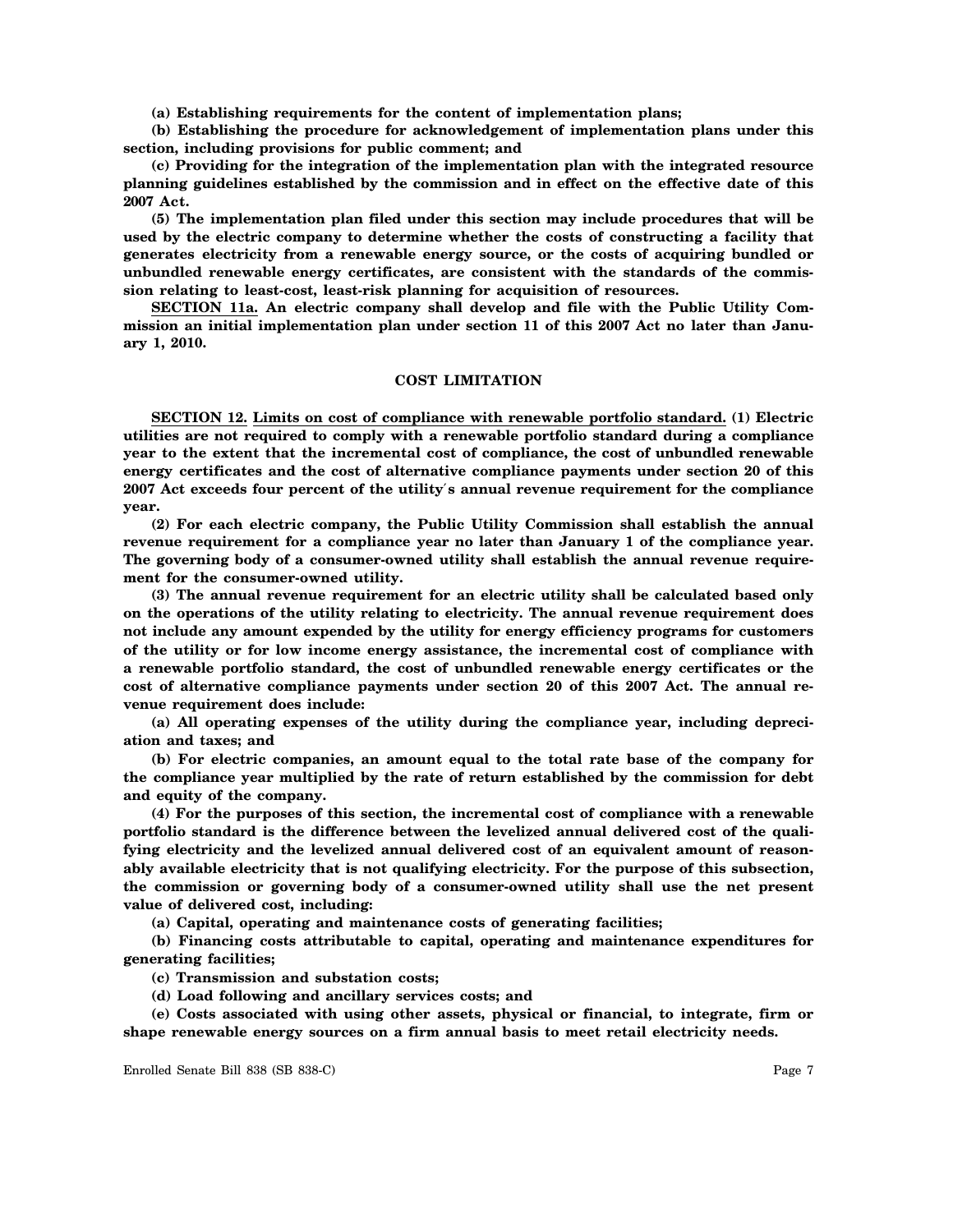**(5) For the purposes of this section, the governing body of a consumer-owned utility may include in the incremental cost of compliance with a renewable portfolio standard all expenses associated with research, development and demonstration projects related to the generation of qualifying electricity by the consumer-owned utility.**

**(6) The commission shall establish limits on the incremental cost of compliance with the renewable portfolio standard for electricity service suppliers under section 9 of this 2007 Act that are the equivalent of the cost limits applicable to the electric companies that serve the territories in which the electricity service supplier sells electricity to retail electricity consumers. If an electricity service supplier sells electricity in territories served by more than one electric company, the commission may provide for an aggregate cost limit based on the amount of electricity sold by the electricity service supplier in each territory. Pursuant to ORS 757.676, a consumer-owned utility may establish limits on the cost of compliance with the renewable portfolio standard for electricity service suppliers that sell electricity in the territory served by the consumer-owned utility.**

**SECTION 12a. The Public Utility Commission shall establish the methodology for determining the annual revenue requirement of an electric company for purposes of section 12 of this 2007 Act no later than July 1, 2008.**

#### **COST RECOVERY**

**SECTION 13. Cost recovery by electric companies. (1) Except as provided in section 20 (5) of this 2007 Act, all prudently incurred costs associated with compliance with a renewable portfolio standard are recoverable in the rates of an electric company, including interconnection costs, costs associated with using physical or financial assets to integrate, firm or shape renewable energy sources on a firm annual basis to meet retail electricity needs and other costs associated with transmission and delivery of qualifying electricity to retail electricity consumers.**

**(2) Costs associated with compliance with a renewable portfolio standard are not an above-market cost for the purposes of ORS 757.600 to 757.687.**

**(3) The Public Utility Commission shall establish an automatic adjustment clause as defined in ORS 757.210 or another method that allows timely recovery of costs prudently incurred by an electric company to construct or otherwise acquire facilities that generate electricity from renewable energy sources and for associated electricity transmission. Notwithstanding any other provision of law, upon the request of any interested person the commission shall conduct a proceeding to establish the terms of the automatic adjustment clause or other method for timely recovery of costs. The commission shall provide parties to the proceeding with the procedural rights described in ORS 756.500 to 756.610, including but not limited to the opportunity to develop an evidentiary record, conduct discovery, introduce evidence, conduct cross-examination and submit written briefs and oral argument. The commission shall issue a written order with findings on the evidentiary record developed in the proceeding.**

**(4) An electric company must file with the commission for approval of a proposed rate change to recover costs under the terms of an automatic adjustment clause or other method for timely recovery of costs established under subsection (3) of this section. Notwithstanding any other provision of law, upon the request of any interested person the commission shall conduct a proceeding to determine whether to approve a proposed change in rates under the automatic adjustment clause or other method for timely recovery of costs. The commission shall provide parties to the proceeding with the procedural rights described in ORS 756.500 to 756.610, including but not limited to the opportunity to develop an evidentiary record, conduct discovery, introduce evidence, conduct cross-examination and submit written briefs and oral argument. The commission shall issue a written order with findings on the evidentiary record developed in the proceeding. A filing made under this subsection is subject**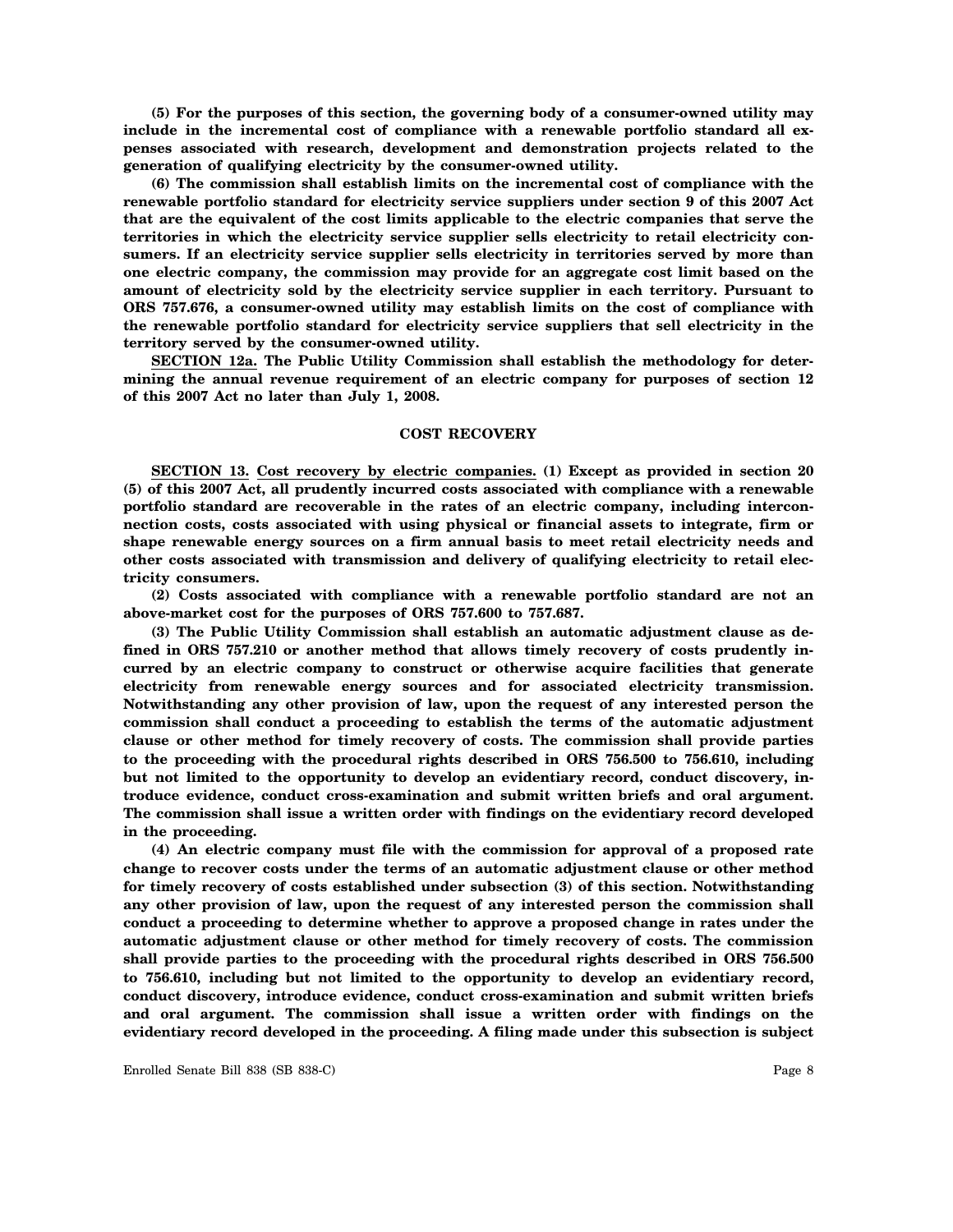**to the commission**′**s authority under ORS 757.215 to suspend a rate, or schedule of rates, for investigation.**

**SECTION 13a. The Public Utility Commission shall establish the automatic adjustment clause or another method for timely recovery of costs as required by section 13 (3) of this 2007 Act no later than January 1, 2008. The clause or method shall apply to all prudently incurred costs described in section 13 (3) of this 2007 Act incurred by an electric company since the date of the company**′**s last general rate case that was decided by the commission before the effective date of this 2007 Act.**

### **RENEWABLE ENERGY CERTIFICATES**

**SECTION 14. Renewable energy certificates system. (1) The State Department of Energy shall establish a system of renewable energy certificates that can be used by an electric utility or electricity service supplier to establish compliance with the applicable renewable portfolio standard. The department shall consult with the Public Utility Commission before establishing a system of renewable energy certificates under this section. The department may allow use of renewable energy certificates that are issued, monitored, accounted for or transferred by or through a regional system or trading program, including but not limited to the Western Renewable Energy Generation Information System. The system established by the department shall allow issuance, transfer and use of renewable energy certificates in electronic form.**

**(2) The validity of a bundled renewable energy certificate for purposes of compliance with the applicable renewable portfolio standard is not affected by the substitution of any other electricity for the qualifying electricity at any point after the time of generation.**

**SECTION 15. Renewable energy certificates that may be used to comply with standards. (1) A bundled renewable energy certificate may be used to comply with a renewable portfolio standard if:**

**(a) The facility that generates the qualifying electricity for which the certificate is issued is located in the United States and within the geographic boundary of the Western Electricity Coordinating Council; and**

**(b) The qualifying electricity for which the certificate is issued is delivered to the Bonneville Power Administration, to the transmission system of an electric utility or to another delivery point designated by an electric utility for the purpose of subsequent delivery to the electric utility.**

**(2) An unbundled renewable energy certificate may be used to comply with a renewable portfolio standard if the facility that generates the qualifying electricity for which the certificate is issued is located within the geographic boundary of the Western Electricity Coordinating Council.**

**(3) Renewable energy certificates issued for any electricity that the Bonneville Power Administration has designated as environmentally preferred power, or has given a similar designation for electricity generated from a renewable resource, may be used to comply with a renewable portfolio standard without regard to the location of the generating facility.**

**SECTION 16. Use, transfer and banking of certificates. (1) Renewable energy certificates may be traded, sold or otherwise transferred.**

**(2) Renewable energy certificates that are not used by an electric utility or electricity service supplier to comply with a renewable portfolio standard in a calendar year may be banked and carried forward indefinitely for the purpose of complying with a renewable portfolio standard in a subsequent year. For the purpose of complying with a renewable portfolio standard in any calendar year:**

**(a) Banked renewable energy certificates must be used, up to the limit imposed by section 17 of this 2007 Act, before other certificates are used; and**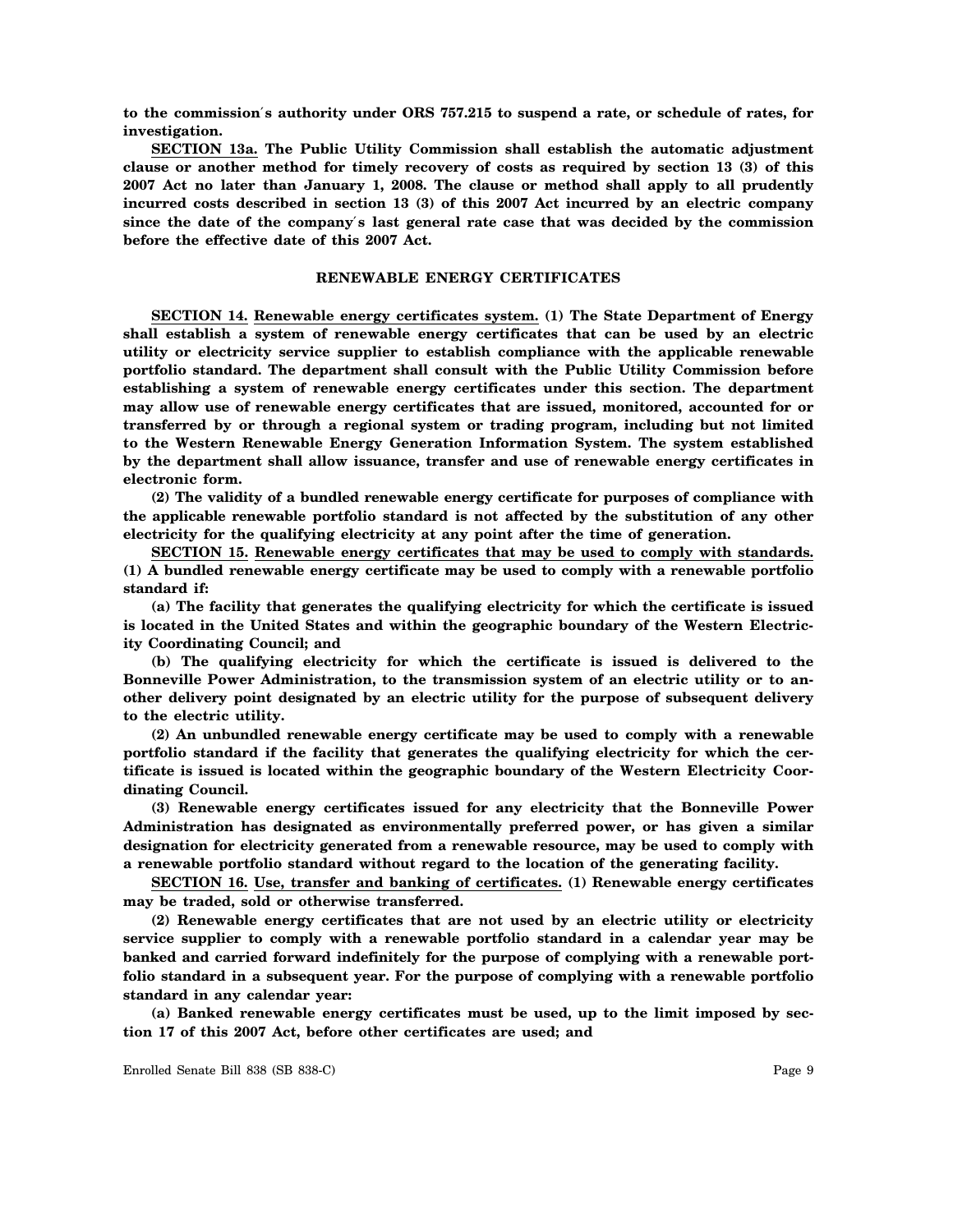**(b) Banked renewable energy certificates with the oldest issuance date must be used to comply with the standard before banked renewable energy certificates with more recent issuance dates are used.**

**(3) An electric utility or electricity service supplier is responsible for demonstrating that a renewable energy certificate used to comply with a renewable portfolio standard is derived from a renewable energy source and that the utility or supplier has not used, traded, sold or otherwise transferred the certificate.**

**(4) The same renewable energy certificate may be used by an electric utility or electricity service supplier to comply with a federal renewable portfolio standard and a renewable portfolio standard established under sections 1 to 24 of this 2007 Act. An electric utility or electricity service supplier that uses a renewable energy certificate to comply with a renewable portfolio standard imposed by any other state may not use the same certificate to comply with a renewable portfolio standard established under sections 1 to 24 of this 2007 Act.**

**SECTION 17. Limitations on use of unbundled certificates to meet renewable portfolio standard. (1) Except as otherwise provided in this section, unbundled renewable energy certificates, including banked unbundled renewable energy certificates, may not be used to meet more than 20 percent of the requirements of the large utility renewable portfolio standard described in section 6 of this 2007 Act for any compliance year.**

**(2) The limitation imposed by subsection (1) of this section does not apply to renewable energy certificates issued for electricity generated in Oregon from a renewable energy source by a net metering facility as defined in ORS 757.300, or another generating facility that is not directly connected to a distribution or transmission system.**

**(3) The limitation imposed by subsection (1) of this section does not apply to renewable energy certificates issued for electricity generated in Oregon by a qualifying facility under ORS 758.505 to 758.555.**

**(4) The limitation imposed by subsection (1) of this section does not apply to an electricity service supplier.**

**SECTION 17a. Notwithstanding section 17 (1) of this 2007 Act, for compliance years before 2020, a consumer-owned utility subject to the large utility renewable portfolio standard described in section 6 of this 2007 Act may use unbundled renewable energy certificates, including banked unbundled renewable energy certificates, to meet up to 50 percent of the requirements of the standard.**

**SECTION 18. Multistate electric companies. The Public Utility Commission by rule shall establish a process for allocating the use of renewable energy certificates by an electric company that makes sales of electricity to retail customers in more than one state.**

#### **COMPLIANCE REPORTS**

**SECTION 19. Compliance reports. (1) Each electric utility and electricity service supplier that is subject to a renewable portfolio standard shall make an annual compliance report for the purpose of detailing compliance, or failure to comply, with the renewable portfolio standard applicable in the compliance year. An electric company or electricity service supplier shall make the report to the Public Utility Commission. A consumer-owned utility shall make the report to the members or customers of the utility.**

**(2) The commission shall review each compliance report filed under this section by an electric company or electricity service supplier for the purposes of determining whether the company or supplier has complied with the renewable portfolio standard applicable to the company or supplier and the manner in which the company or supplier has complied. In reviewing the reports, the commission shall consider:**

**(a) The relative amounts of renewable energy certificates and other payments used by the company or supplier to meet the applicable renewable portfolio standard, including:**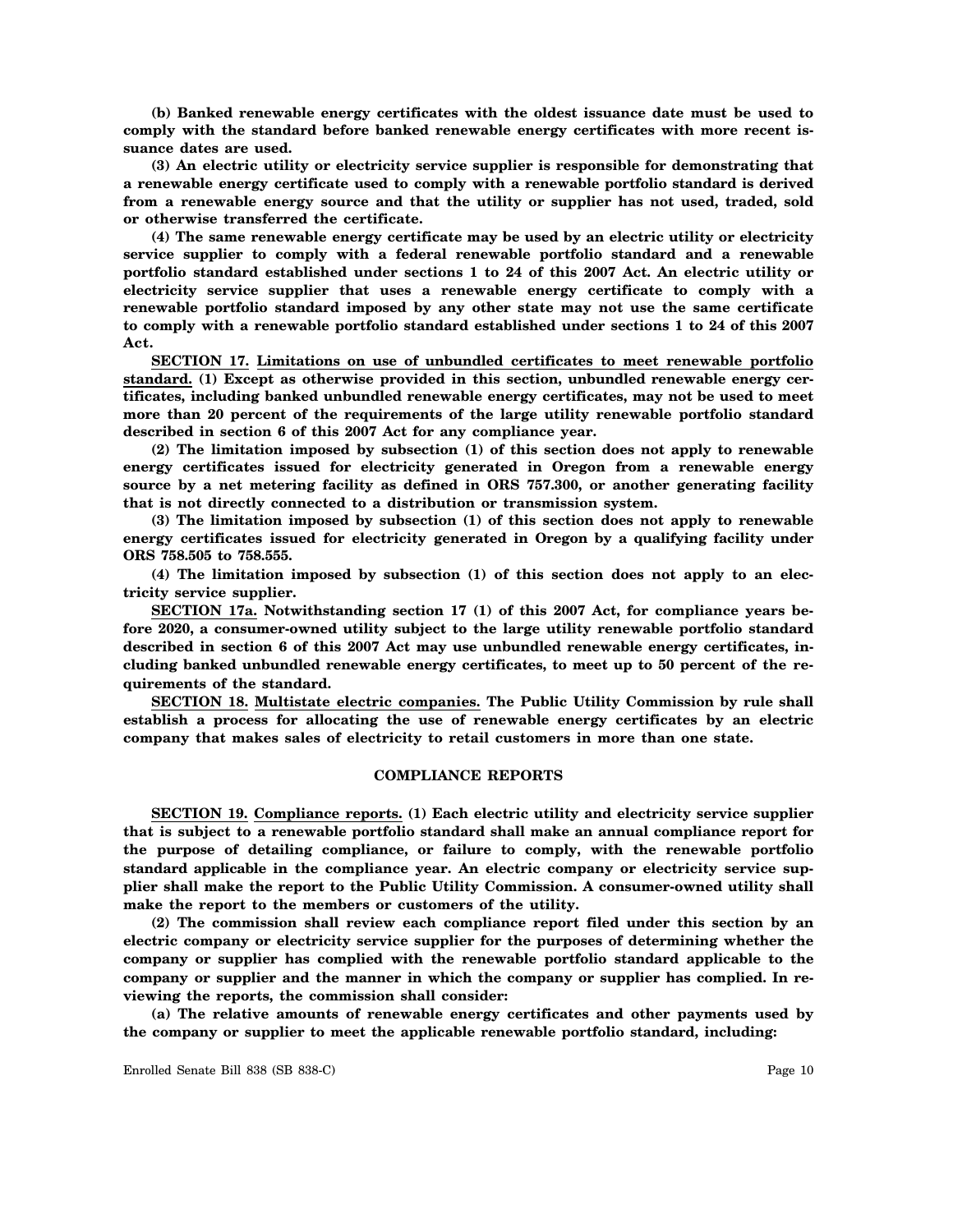**(A) Bundled renewable energy certificates;**

**(B) Unbundled renewable energy certificates;**

**(C) Banked renewable energy certificates; and**

**(D) Alternative compliance payments under section 20 of this 2007 Act.**

**(b) The timing of electricity purchases.**

**(c) The market prices for electricity purchases and unbundled renewable energy certificates.**

**(d) Whether the actions taken by the company or supplier are contributing to long term development of generating capacity using renewable energy sources.**

**(e) The effect of the actions taken by the company or supplier on the rates payable by retail electricity consumers.**

**(f) Good faith forecasting differences associated with the projected number of retail electricity consumers served and the availability of electricity from renewable energy sources.**

**(g) For electric companies, consistency with the implementation plan filed under section 11 of this 2007 Act, as acknowledged by the commission.**

**(h) Any other factors deemed reasonable by the commission.**

**(3) The commission by rule may establish requirements for compliance reports submitted by an electric company or electricity service supplier.**

#### **ALTERNATIVE COMPLIANCE PAYMENTS**

**SECTION 20. Electric companies; electricity service suppliers. (1) The Public Utility Commission shall establish an alternative compliance rate for each compliance year for each electric company or electricity service supplier that is subject to a renewable portfolio standard. The rate shall be expressed in dollars per megawatt-hour.**

**(2) The commission shall establish an alternative compliance rate based on the cost of qualifying electricity, contracts that the electric company or electricity service supplier has acquired for future delivery of qualifying electricity and the number of unbundled renewable energy certificates that the company or supplier anticipates using in the compliance year to meet the renewable portfolio standard applicable to the company or supplier. The commission shall also consider any determinations made under section 19 of this 2007 Act in reviewing the compliance report made by the electric company or electricity service supplier for the previous compliance year. In establishing an alternative compliance rate, the commission shall set the rate to provide adequate incentive for the electric company or electricity service supplier to purchase or generate qualifying electricity in lieu of using alternative compliance payments to meet the renewable portfolio standard applicable to the company or supplier.**

**(3) An electric company or electricity service supplier may elect to use, or may be required by the commission to use, alternative compliance payments to comply with the renewable portfolio standard applicable to the company or supplier. Any election by an electric company or electricity service supplier to use alternative compliance payments is subject to review by the commission under section 19 of this 2007 Act. An electric company or electricity service supplier may not be required to make alternative compliance payments that would result in the company or supplier exceeding the cost limitation established under section 12 of this 2007 Act.**

**(4) The commission shall determine for each electric company the extent to which alternative compliance payments may be recovered in the rates of the company. Each electric company shall deposit any amounts recovered in the rates of the company for alternative compliance payments in a holding account established by the company. Amounts in the holding account shall accrue interest at the rate of return authorized by the commission for the electric company.**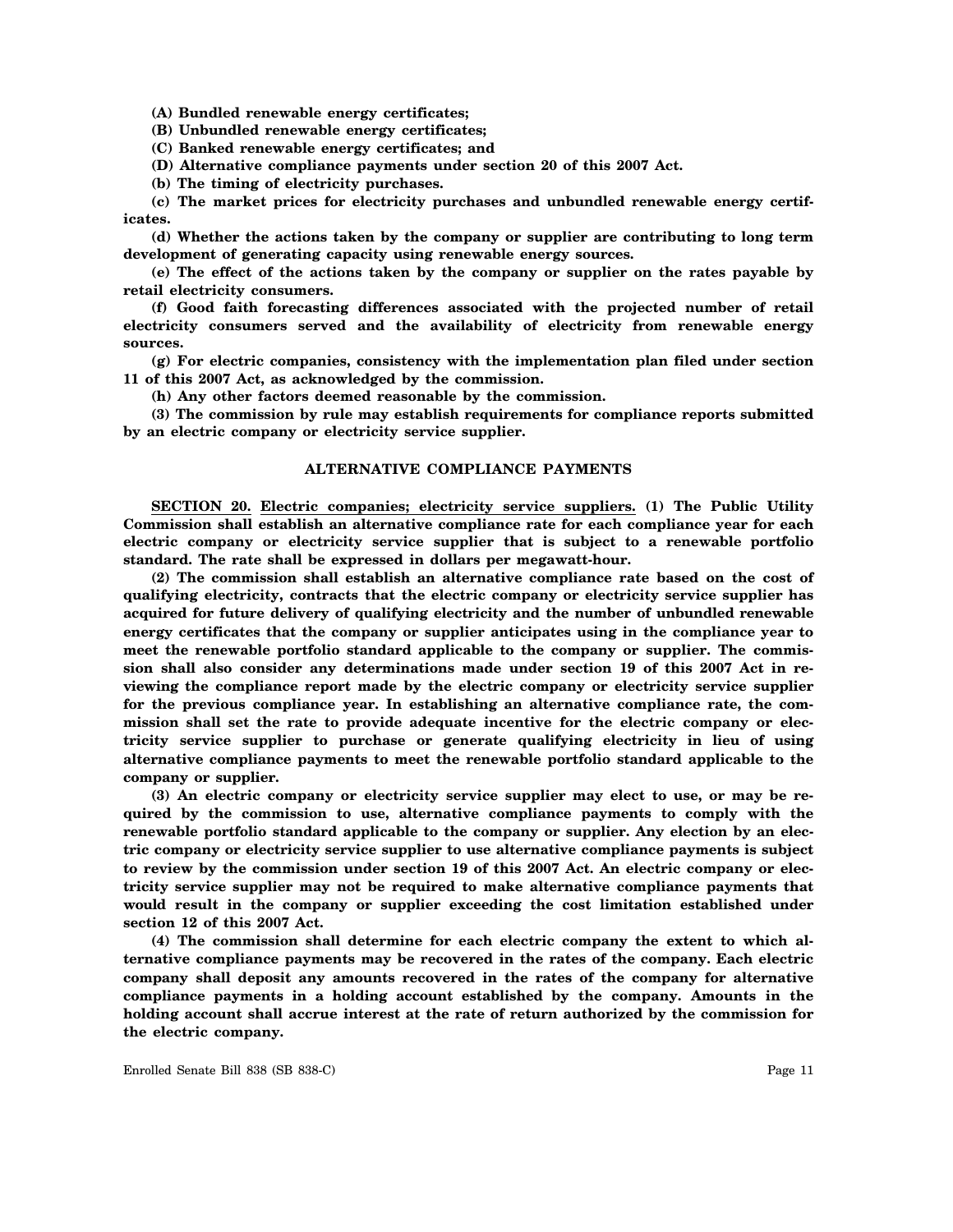**(5) Amounts in holding accounts established under subsection (4) of this section may be expended by an electric company only for costs of acquiring new generating capacity from renewable energy sources, investments in efficiency upgrades to electricity generating facilities owned by the company and energy conservation programs within the company**′**s service area. The commission must approve expenditures by an electric company from a holding account established under subsection (4) of this section. Amounts that are collected from customers and spent by an electric company under this subsection may not be included in the company**′**s rate base.**

**(6) The commission shall require electricity service suppliers to establish holding accounts and make payments to those accounts on a substantially similar basis as provided for electric companies. The commission must approve expenditures by an electricity service supplier from a holding account established under this subsection. The commission may approve expenditures only for energy conservation programs for customers of the electricity service supplier.**

**SECTION 20a. The Public Utility Commission shall establish initial alternative compliance rates as required by section 20 of this 2007 Act no later than July 1, 2009.**

**SECTION 21. Consumer-owned utilities. The governing body of a consumer-owned utility shall establish an alternative compliance rate for the utility. To the extent possible, the alternative compliance rate shall be determined by the governing body of the consumer-owned utility in a manner similar to that used by the Public Utility Commission in establishing alternative compliance rates under section 20 of this 2007 Act. Amounts collected as alternative compliance payments by a consumer-owned utility may be used for the purposes specified in section 20 (5) of this 2007 Act and for the purpose of paying expenses associated** with research, development and demonstration projects related to the generation of qualify**ing electricity by the utility.**

## **PENALTY**

**SECTION 22. Penalty. If an electric company or electricity service supplier that is subject to a renewable portfolio standard under sections 1 to 24 of this 2007 Act fails to comply with the standard in the manner provided by sections 1 to 24 of this 2007 Act, the Public Utility Commission may impose a penalty against the company or supplier in an amount determined by the commission. A penalty under this section is in addition to any alternative compliance payment required or elected under section 20 of this 2007 Act. Moneys paid for penalties under this section shall be transmitted by the commission to the nongovernmental entity receiving moneys under ORS 757.612 (3)(d) and may be used only for the purposes specified in ORS 757.612 (1).**

#### **GREEN POWER RATE**

**SECTION 23. Green power rate. (1) Electric utilities shall allow retail electricity consumers to elect a green power rate. A significant portion of the electricity purchased or generated by a utility that is attributable to moneys paid by retail electricity consumers who elect the green power rate must be qualifying electricity, and the utility must inform consumers of the sources of the electricity purchased or generated by the utility that is attributable to moneys paid by consumers who elect the green power rate. The green power rate shall reasonably reflect the costs of the electricity purchased or generated by the utility that is attributable to moneys paid by retail electricity consumers who elect the green power rate. All prudently incurred costs associated with the green power rate are recoverable in a green power rate offered by an electric company.**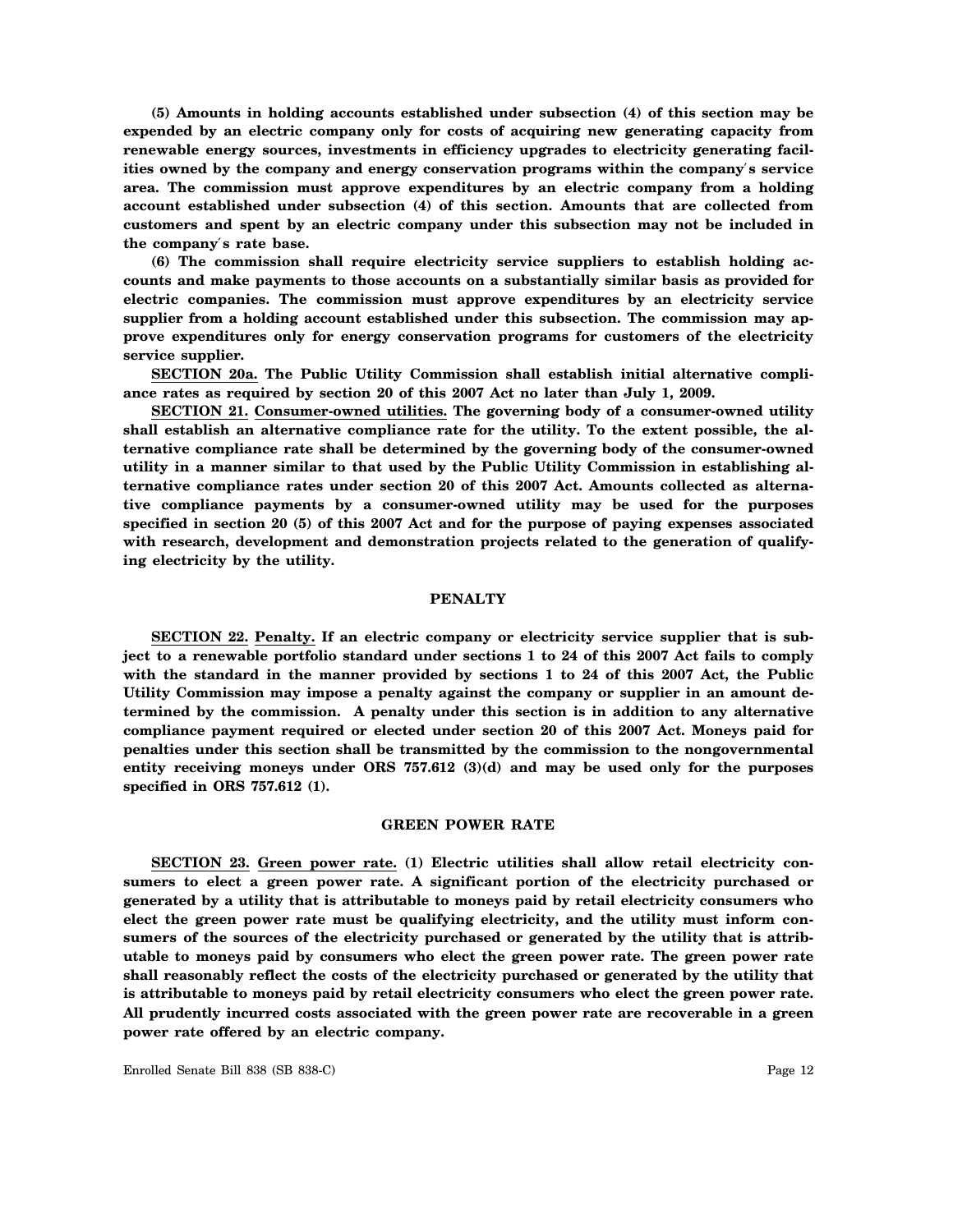**(2) Any qualifying electricity procured by an electric utility to provide electricity under a green power rate under subsection (1) of this section or ORS 757.603 (2)(a) may not be used by the utility to comply with the requirements of a renewable portfolio standard.**

**(3) The provisions of subsection (1) of this section do not apply to electric companies that are subject to ORS 757.603 (2)(a).**

**(4) An electric utility may comply with the requirements of subsection (1) of this section by contracting with a third-party provider.**

## **COMMUNITY-BASED RENEWABLE ENERGY PROJECTS**

**SECTION 24. Goal for community-based renewable energy projects. The Legislative Assembly finds that community-based renewable energy projects are an essential element of Oregon**′**s energy future, and declares that it is the goal of the State of Oregon that by 2025 at least eight percent of Oregon**′**s retail electrical load comes from small-scale renewable energy projects with a generating capacity of 20 megawatts or less. All agencies of the executive department as defined in ORS 174.112 shall establish policies and procedures promoting the goal declared in this section.**

# **JOB IMPACT STUDY**

**SECTION 25. Job impact study. (1) The State Department of Energy shall periodically conduct a study to evaluate the impact of sections 1 to 24 of this 2007 Act on jobs in this state. The study shall assess the number of new jobs created in the renewable energy sector in this state and the average wage rates and the provision of health care and other benefits for those jobs. In addition, the study shall investigate the extent to which workforce training opportunities are being provided to employees to prepare the employees for jobs in the renewable energy sector.**

**(2) The department shall conduct the first study under this section not later than two years after the effective date of this 2007 Act.**

**SECTION 26. Section 25 of this 2007 Act is repealed January 2, 2026.**

#### **PUBLIC PURPOSE CHARGE**

**SECTION 27.** ORS 757.612 is amended to read:

757.612. (1) There is established an annual public purpose expenditure standard for electric companies to fund new cost-effective local energy conservation, new market transformation efforts, the above-market costs of new renewable energy resources and new low-income weatherization. The public purpose expenditure standard shall be funded by the public purpose charge described in subsection (2) of this section.

(2)(a) Beginning on the date an electric company offers direct access to its retail electricity consumers, except residential electricity consumers, the electric company shall collect a public purpose charge from all of the retail electricity consumers located within its service area [*for a period of 10 years*] **until January 1, 2026**. Except as provided in paragraph (b) of this subsection, the public purpose charge shall be equal to three percent of the total revenues collected by the electric company or electricity service supplier from its retail electricity consumers for electricity services, distribution, ancillary services, metering and billing, transition charges and other types of costs included in electric rates on July 23, 1999.

(b) For an aluminum plant that averages more than 100 average megawatts of electricity use per year, beginning on March 1, 2002, the electric company whose territory abuts the greatest percentage of the site of the aluminum plant shall collect from the aluminum company a public purpose charge equal to one percent of the total revenue from the sale of electricity services to the aluminum plant from any source.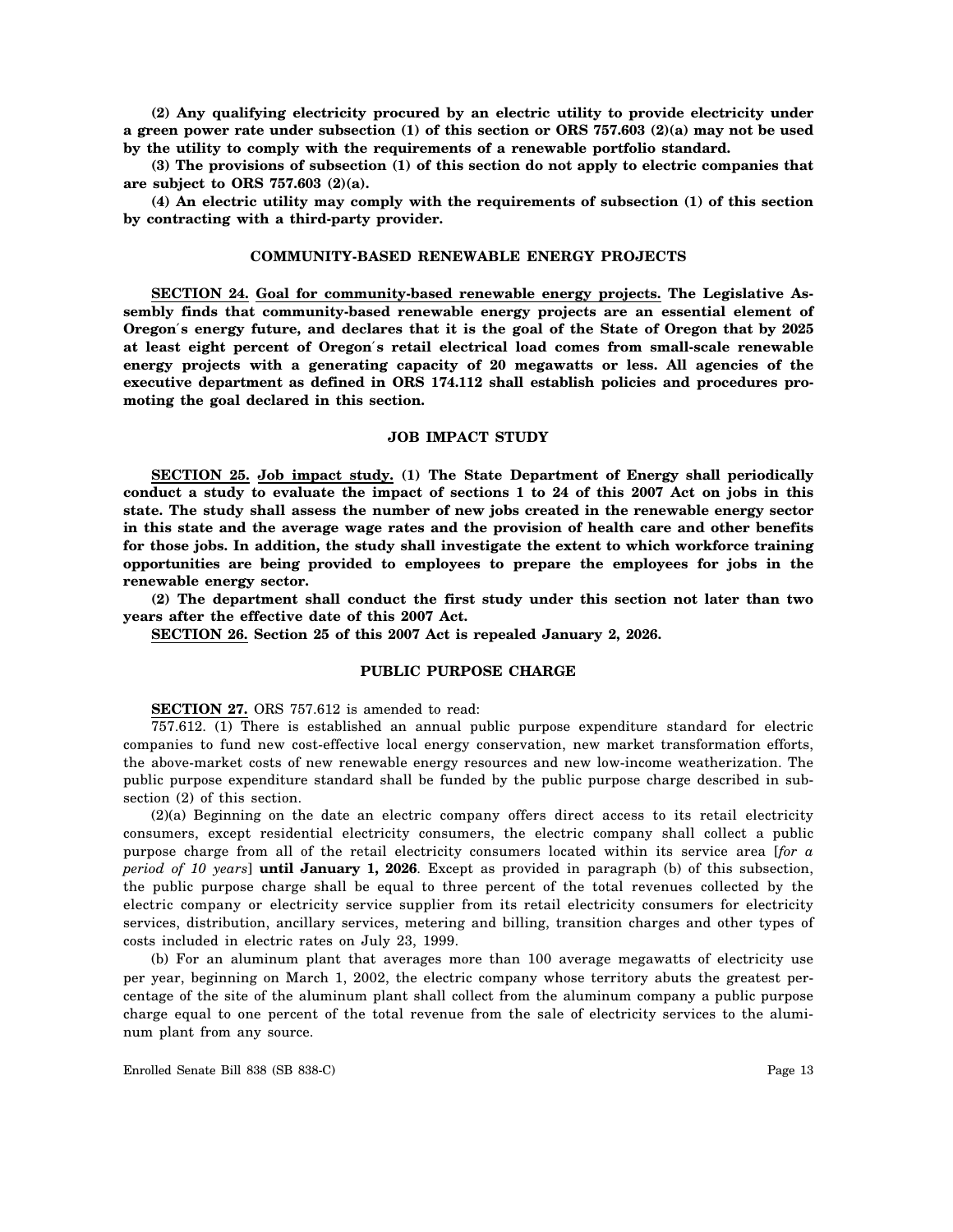(3)(a) The Public Utility Commission shall establish rules implementing the provisions of this section relating to electric companies.

(b) Subject to paragraph (e) of this subsection, funds collected by an electric company through public purpose charges shall be allocated as follows:

(A) Sixty-three percent for new cost-effective conservation and new market transformation.

(B) Nineteen percent for the above-market costs of [*new renewable energy resources*] **constructing and operating new renewable energy resources with a nominal electric generating capacity, as defined in ORS 469.300, of 20 megawatts or less**.

(C) Thirteen percent for new low-income weatherization.

(D) Five percent shall be transferred to the Housing and Community Services Department Revolving Account created under ORS 456.574 and used for the purpose of providing grants as described in ORS 458.625 (2). Moneys deposited in the account under this subparagraph are continuously appropriated to the Housing and Community Services Department for the purposes of ORS 458.625 (2). Interest on moneys deposited in the account under this subparagraph shall accrue to the account.

(c) The costs of administering subsections (1) to (6) of this section for an electric company shall be paid out of the funds collected through public purpose charges. The commission may require that an electric company direct funds collected through public purpose charges to the state agencies responsible for implementing subsections (1) to (6) of this section in order to pay the costs of administering such responsibilities.

(d) The commission shall direct the manner in which public purpose charges are collected and spent by an electric company and may require an electric company to expend funds through competitive bids or other means designed to encourage competition, except that funds dedicated for low-income weatherization shall be directed to the Housing and Community Services Department as provided in subsection (7) of this section. The commission may also direct that funds collected by an electric company through public purpose charges be paid to a nongovernmental entity for investment in public purposes described in subsection (1) of this section. Notwithstanding any other provision of this subsection, at least 80 percent of the funds allocated for conservation shall be spent within the service area of the electric company that collected the funds.

(e)(A) The first 10 percent of the funds collected annually by an electric company under subsection (2) of this section shall be distributed to education service districts, as described in ORS 334.010, that are located in the service territory of the electric company. The funds shall be distributed to individual education service districts according to the weighted average daily membership (ADMw) of the component school districts of the education service district for the prior fiscal year as calculated under ORS 327.013. The commission shall establish by rule a methodology for distributing a proportionate share of funds under this paragraph to education service districts that are only partially located in the service territory of the electric company.

(B) An education service district that receives funds under this paragraph shall use the funds first to pay for energy audits for school districts located within the education service district. An education service district may not expend additional funds received under this paragraph on a school district facility until an energy audit has been completed for that school district. To the extent practicable, an education service district shall coordinate with the State Department of Energy and incorporate federal funding in complying with this paragraph. Following completion of an energy audit for an individual school district, the education service district may expend funds received under this paragraph to implement the energy audit. Once an energy audit has been conducted and completely implemented for each school district within the education service district, the education service district may expend funds received under this paragraph for any of the following purposes:

(i) Conducting energy audits. A school district shall conduct an energy audit prior to expending funds on any other purpose authorized under this paragraph unless the school district has performed an energy audit within the three years immediately prior to receiving the funds.

(ii) Weatherization and upgrading the energy efficiency of school district facilities.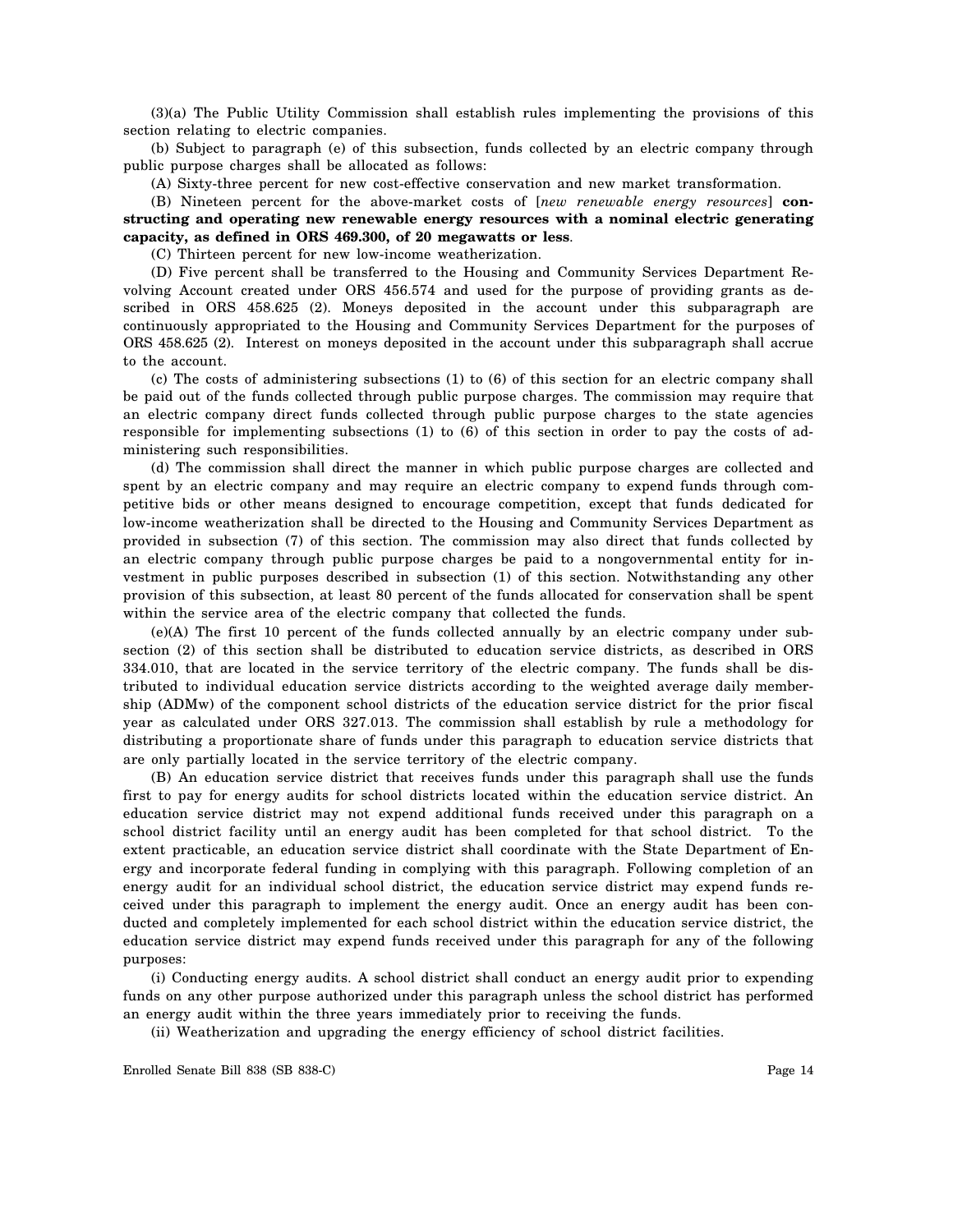(iii) Energy conservation education programs.

(iv) Purchasing electricity from environmentally focused sources and investing in renewable energy resources.

(f) The commission may **not** establish a different public purpose charge than the public purpose charge [*otherwise*] described in subsection (2) of this section [*for an individual retail electricity consumer or any class of retail electricity consumers located within the service area of an electric company, provided that a retail electricity consumer with a load greater than one average megawatt is not required to pay a public purpose charge in excess of three percent of its total cost of electricity services*].

[*(g) The commission shall remove from the rates of each electric company any costs for public purposes described in subsection (1) of this section that are included in rates. A rate adjustment under this paragraph shall be effective on the date that the electric company begins collecting public purpose charges.*]

(4) An electric company that satisfies its obligations under this section shall have no further obligation to invest in conservation, new market transformation[*, new renewable energy resources*] or new low-income weatherization or to provide a commercial energy conservation services program and is not subject to ORS 469.631 to 469.645[*,*] **and** 469.860 to 469.900 [*and 758.505 to 758.555*].

(5)(a) A retail electricity consumer that uses more than one average megawatt of electricity at any site in the prior year shall receive a credit against public purpose charges billed by an electric company for that site. The amount of the credit shall be equal to the total amount of qualifying expenditures for new energy conservation, not to exceed 68 percent of the annual public purpose charges, and the above-market costs of purchases of new renewable energy resources incurred by the retail electricity consumer, not to exceed 19 percent of the annual public purpose charges, less administration costs incurred under this subsection. The credit may not exceed, on an annual basis, the lesser of:

(A) The amount of the retail electricity consumer′s qualifying expenditures; or

(B) The portion of the public purpose charge billed to the retail electricity consumer that is dedicated to new energy conservation, new market transformation or the above-market costs of new renewable energy resources.

(b) To obtain a credit under this subsection, a retail electricity consumer shall file with the State Department of Energy a description of the proposed conservation project or new renewable energy resource and a declaration that the retail electricity consumer plans to incur the qualifying expenditure. The State Department of Energy shall issue a notice of precertification within 30 days of receipt of the filing, if such filing is consistent with this subsection. The credit may be taken after a retail electricity consumer provides a letter from a certified public accountant to the State Department of Energy verifying that the precertified qualifying expenditure has been made.

(c) Credits earned by a retail electricity consumer as a result of qualifying expenditures that are not used in one year may be carried forward for use in subsequent years.

(d)(A) A retail electricity consumer that uses more than one average megawatt of electricity at any site in the prior year may request that the State Department of Energy hire an independent auditor to assess the potential for conservation investments at the site. If the independent auditor determines there is no available conservation measure at the site that would have a simple payback of one to 10 years, the retail electricity consumer shall be relieved of 54 percent of its payment obligation for public purpose charges related to the site. If the independent auditor determines that there are potential conservation measures available at the site, the retail electricity consumer shall be entitled to a credit against public purpose charges related to the site equal to 54 percent of the public purpose charges less the estimated cost of available conservation measures.

(B) A retail electricity consumer shall be entitled each year to the credit described in this subsection unless a subsequent independent audit determines that new conservation investment opportunities are available. The State Department of Energy may require that a new independent audit be performed on the site to determine whether new conservation measures are available, provided that the independent audits shall occur no more than once every two years.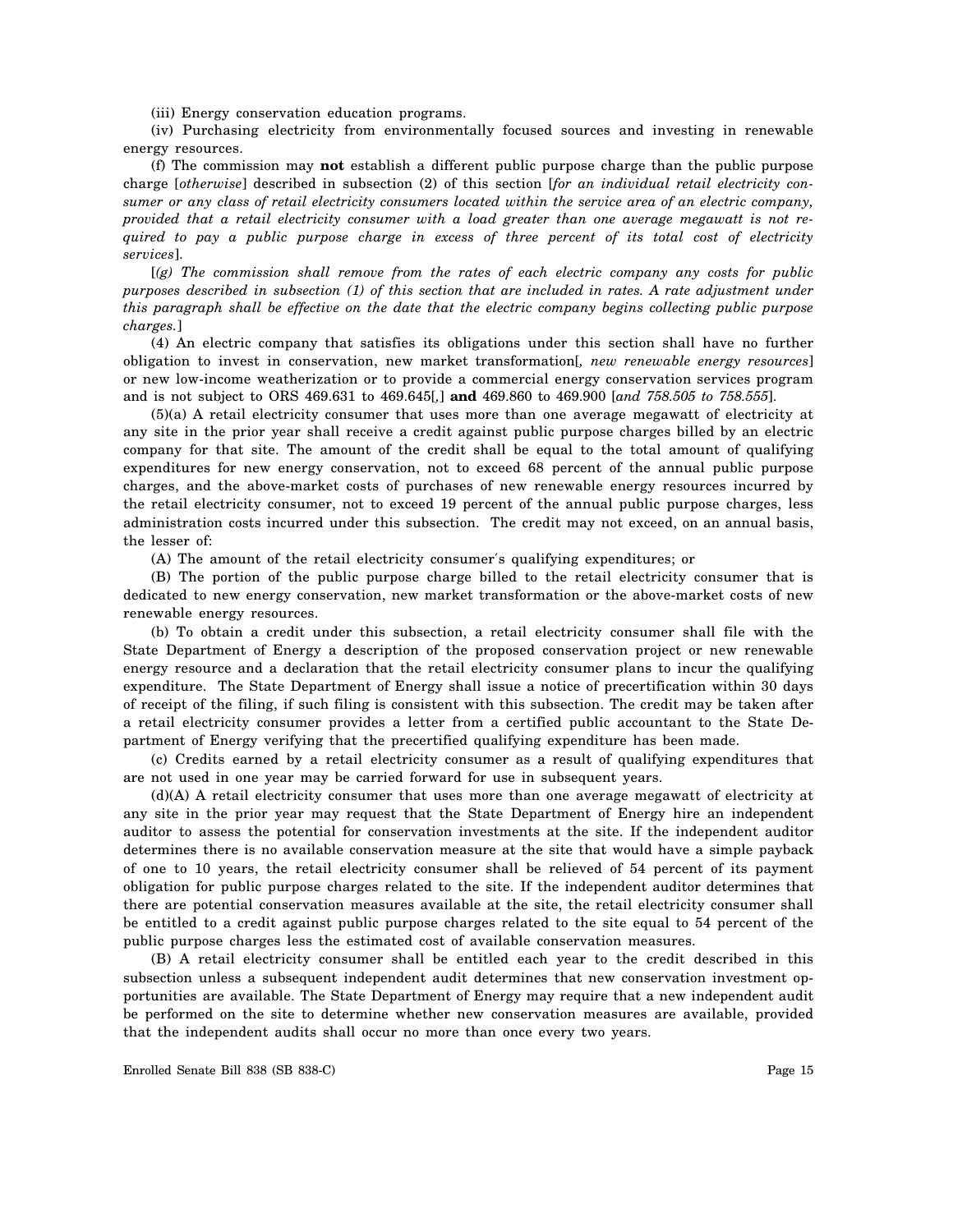(C) The retail electricity consumer shall pay the cost of the independent audits described in this subsection.

(6) Electric utilities and retail electricity consumers shall receive a fair and reasonable credit for the public purpose expenditures of their energy suppliers. The State Department of Energy shall adopt rules to determine eligible expenditures and the methodology by which such credits are accounted for and used. The rules also shall adopt methods to account for eligible public purpose expenditures made through consortia or collaborative projects.

(7)(a) In addition to the public purpose charge provided under subsection (2) of this section, beginning on October 1, 2001, an electric company shall collect funds for low-income electric bill payment assistance in an amount determined under paragraph (b) of this subsection.

(b) The total amount collected for low-income electric bill payment assistance under this section shall be \$10 million per year. The commission shall determine each electric company′s proportionate share of the total amount. The commission shall determine the amount to be collected from a retail electricity consumer, except that a retail electricity consumer is not required to pay more than \$500 per month per site for low-income electric bill payment assistance.

(c) Funds collected by the low-income electric bill payment assistance charge shall be paid into the Housing and Community Services Department Revolving Account created under ORS 456.574. Moneys deposited in the account under this paragraph are continuously appropriated to the Housing and Community Services Department for the purpose of funding low-income electric bill payment assistance. Interest earned on moneys deposited in the account under this paragraph shall accrue to the account. The department′s cost of administering this subsection shall be paid out of funds collected by the low-income electric bill payment assistance charge. Moneys deposited in the account under this paragraph shall be expended solely for low-income electric bill payment assistance. Funds collected from an electric company shall be expended in the service area of the electric company from which the funds are collected.

(d) The Housing and Community Services Department, in consultation with the federal Advisory Committee on Energy, shall determine the manner in which funds collected under this subsection will be allocated by the department to energy assistance program providers for the purpose of providing low-income bill payment and crisis assistance, including programs that effectively reduce service disconnections and related costs to retail electricity consumers and electric utilities. Priority assistance shall be directed to low-income electricity consumers who are in danger of having their electricity service disconnected.

(e) Notwithstanding ORS 293.140, interest on moneys deposited in the Housing and Community Services Department Revolving Account under this subsection shall accrue to the account and may be used to provide heating bill payment and crisis assistance to electricity consumers whose primary source of heat is not electricity.

(f) Notwithstanding ORS 757.310, the commission may allow an electric company to provide reduced rates or other payment or crisis assistance or low-income program assistance to a low-income household eligible for assistance under the federal Low Income Home Energy Assistance Act of 1981, as amended and in effect on July 23, 1999.

(8) For purposes of this section, "retail electricity consumers" includes any direct service industrial consumer that purchases electricity without purchasing distribution services from the electric utility.

**SECTION 28. The amendments to ORS 757.612 (3)(b)(B) by section 27 of this 2007 Act become operative on January 1, 2008.**

**SECTION 29.** ORS 757.687 is amended to read:

757.687. (1) Beginning on the date a consumer-owned utility provides direct access to any class of retail electric consumers, the consumer-owned utility shall collect from that consumer class a nonbypassable public purpose charge [*for a period of 10 years*] **until January 1, 2026**. Except as provided in subsection (8) of this section, the amount of the public purpose charge shall be sufficient to produce revenue of not less than three percent of the total revenue collected by the consumerowned utility from its retail electricity consumers for electricity services, distribution, ancillary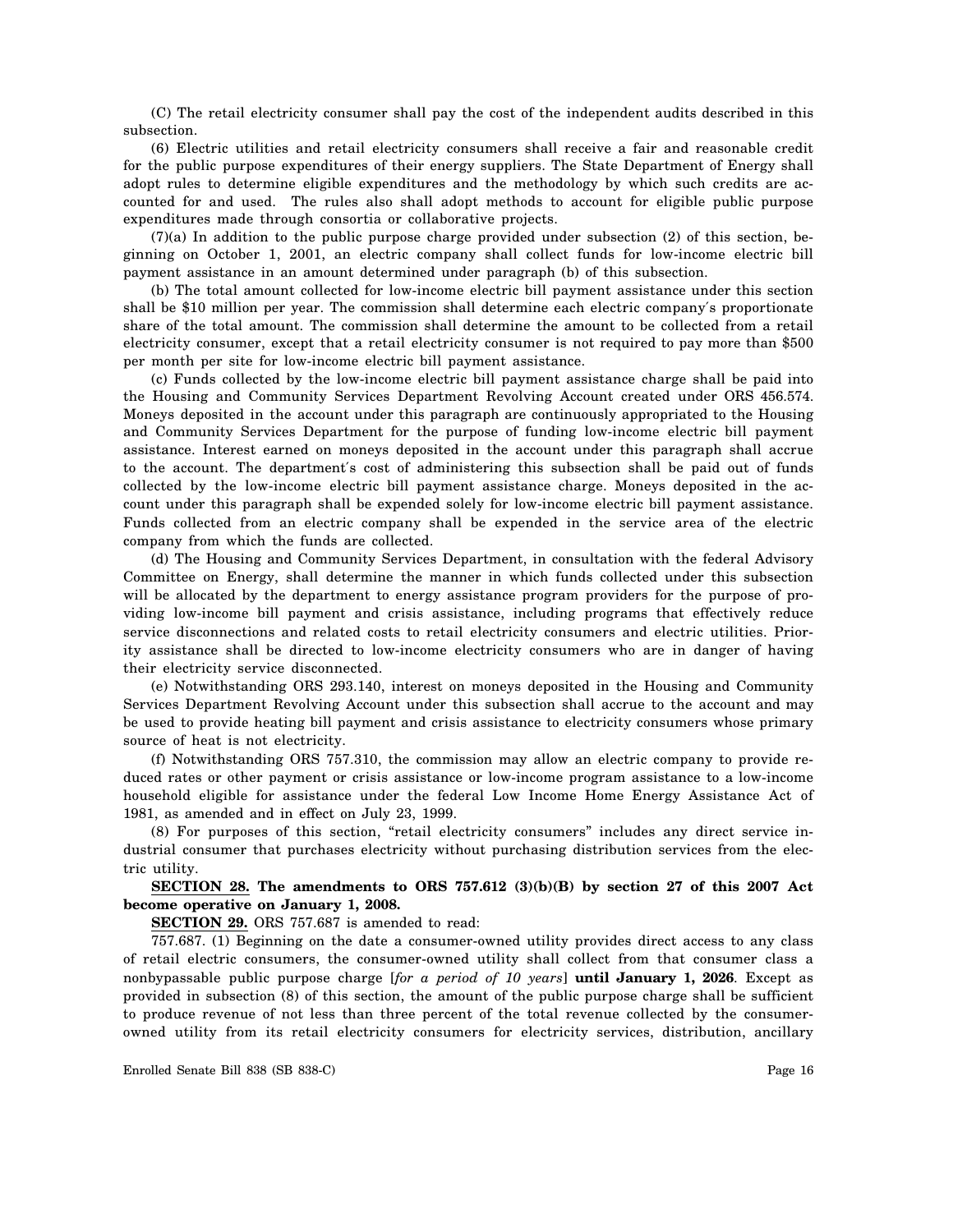services, metering and billing, transition charges and any other costs included in rates as of July 23, 1999, except that the consumer-owned utility may exclude from the calculation of such costs any cost related to the public purposes described in subsection (5) of this section. If a consumer-owned utility has fewer than 17 consumers per mile of distribution line, the amount of the public purpose charge shall be sufficient to produce revenue not less than three percent of the total revenue from the sale of electricity services in the utility′s service area to the consumer class that is provided direct access, or the utility′s consumer class percentage share of state total electricity sales multiplied by three percent of total statewide retail electric revenue, whichever is less.

(2) Except as provided in subsection (9) of this section, the governing body of a consumer-owned utility shall determine the manner of collecting and expending funds for public purposes required by law to be assessed against and paid by the retail electric consumers of the utility. A determination by the governing body shall include:

(a) The manner for collecting public purpose charges;

(b) Public purpose programs upon which revenue from the charges may be expended; and

(c) The allocation of expenditures for each program.

(3) Beginning on the same date two years after July 23, 1999, a consumer-owned utility shall report annually to the State Department of Energy created under ORS 469.030 on the public purpose charges paid to the utility by its retail electric consumers and the public purposes on which the revenue was expended.

(4) A consumer-owned utility may comply with the public purpose requirements of this section by participating in collaborative efforts with other consumer-owned utilities located in this state.

(5) Funds assessed and paid by, and credits or other financial assistance issued or extended to, retail electric consumers for purposes of this section may, in the discretion of the governing body of the consumer-owned utility, be expended to fund programs for energy conservation, renewable resources or low-income energy services otherwise required by the laws of this state, adopted by the governing body pursuant to the National Energy Conservation Policy Act (Public Law 95-619, as amended November 10, 1981), or conducted by the utility pursuant to agreement with the Bonneville Power Administration under the Pacific Northwest Electric Power Planning and Conservation Act (Public Law 96-501). All such funds expended, credits issued and incremental costs incurred in connection with the performance of a consumer-owned utility′s obligations under this section shall be credited toward the utility′s public purpose funding obligation under this section.

(6) A consumer-owned utility also may credit toward its funding obligations under this section any incremental costs incurred by the utility for capital expenditures made to reduce its distribution system energy losses, existing biomass gas and waste to energy systems, existing hydroelectric generation projects using fish attraction water, for new energy conservation and renewable resource funding costs included in its wholesale power supplier′s charges and for electric power generated by renewable or cogeneration resources pursuant to requirements of the Public Utilities Regulatory Policy Act of 1978 (Public Law 95-617), to the extent that such costs exceed the average cost of the utility′s other electric power resources.

(7) A consumer-owned utility also may credit toward its public purpose funding obligations under this section any costs incurred in complying with ORS 469.649 to 469.659.

(8) Beginning on March 1, 2002, a consumer-owned utility whose territory abuts the greatest percentage of the site of an aluminum plant that averages more than 100 megawatts of electricity use per year shall collect from the aluminum company a public purpose charge equal to one percent of the total revenue from the sale of electricity services to the aluminum plant from any source.

(9)(a) A retail electricity consumer that uses more than one average megawatt of electricity at any site in the prior year shall receive a credit against public purpose charges billed by a consumer-owned utility for that site. The amount of the credit shall be equal to the total amount of qualifying expenditures for new energy conservation, not to exceed 68 percent of the annual public purpose charges, and the above-market costs of purchases of new renewable energy resources incurred by the retail electricity consumer, less administration costs incurred under this subsection. The credit shall not exceed, on an annual basis, the lesser of: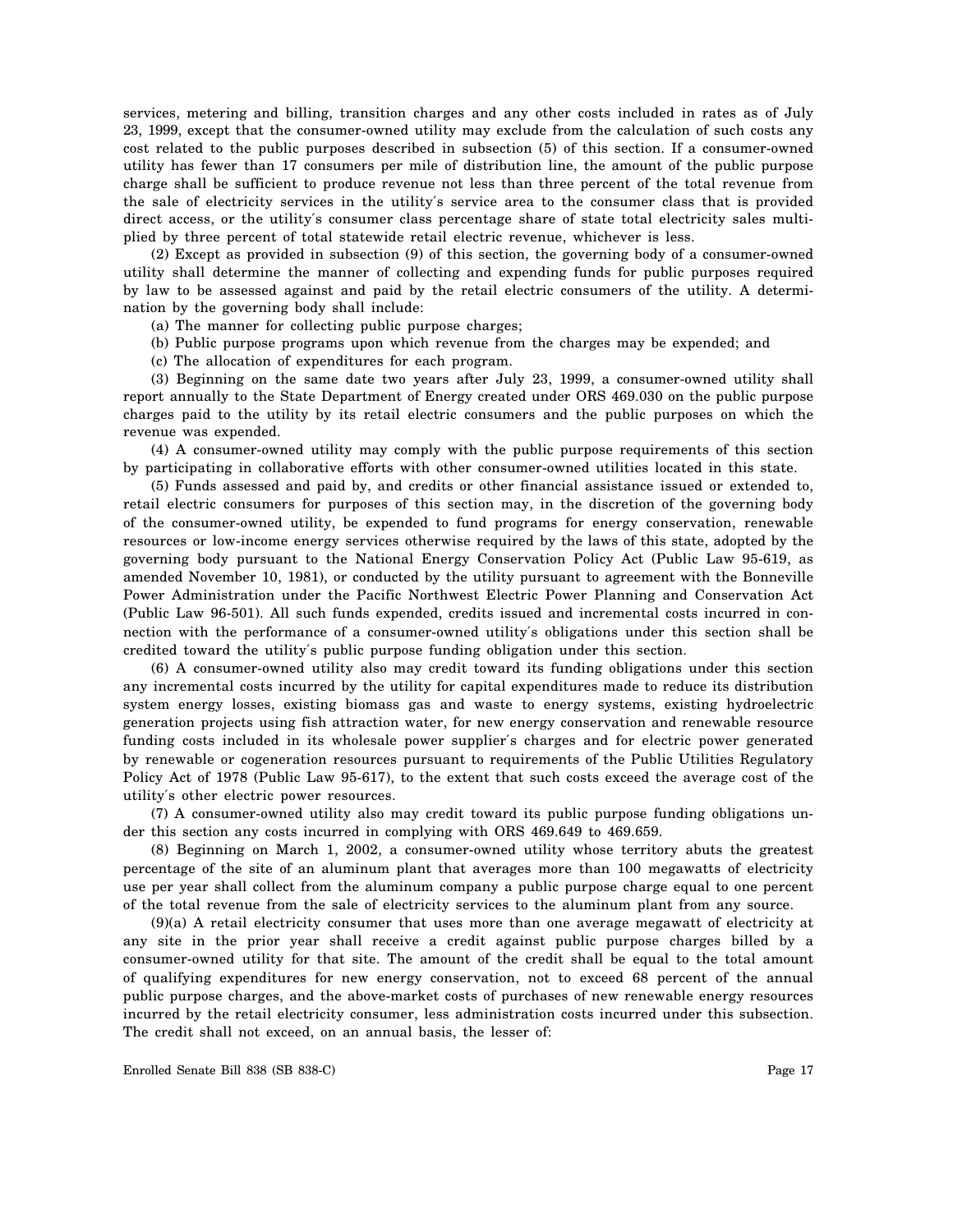(A) The amount of the retail electricity consumer′s qualifying expenditures; or

(B) The portion of the public purpose charge billed to the retail electricity consumer that is dedicated to new energy conservation, new market transformation or the above-market costs of new renewable resources.

(b) To obtain a credit under this subsection, a retail electricity consumer shall file with the department a description of the proposed conservation project, new market transformation or new renewable energy resource and a declaration that the retail electricity consumer plans to incur the qualifying expenditure. The department shall issue a notice of precertification within 30 days of receipt of the filing, if such filing is consistent with this subsection. Notice shall be issued to the retail electricity consumer and the appropriate consumer-owned utility. The credit may be taken after a retail electricity consumer provides a letter from a certified public accountant to the department verifying that the precertified qualifying expenditure has been made.

(c) Credits earned by a retail electricity consumer as a result of qualifying expenditures that are not used in one year may be carried forward for use in subsequent years.

(d)(A) A retail electricity consumer that uses more than one average megawatt of electricity at any site in the prior year may request that the department hire an independent auditor to assess the potential for conservation measures at the site. If the independent auditor determines there is no available conservation measure at the site that would have a simple payback of one to 10 years, the retail electricity consumer shall be relieved of 54 percent of its payment obligation for public purpose charges related to the site. If the auditor determines that there are potential conservation measures available at the site, the retail electricity consumer shall be entitled to a credit against public purpose charges related to the site equal to 54 percent of the public purpose charges less the estimated cost of available conservation measures.

(B) A retail electricity consumer shall be entitled each year to the credit described in this paragraph unless a subsequent audit determines that new conservation investment opportunities are available. The department may require that a new audit be performed on the site to determine whether new conservation measures are available, provided that the audits occur no more than once every two years.

(C) The retail electricity consumer shall pay the cost of the audits described in this subsection.

(10) A retail electricity consumer with a load greater than one average megawatt shall not be required to pay a public purpose charge in excess of three percent of the consumer′s total cost of electricity services unless the charge is established in an agreement between the consumer and the consumer-owned utility.

(11) Beginning on March 1, 2002, a consumer-owned utility shall have in operation a bill assistance program for households that qualify for federal low-income energy assistance in the consumer-owned utility′s service area. A consumer-owned utility shall report annually to the Housing and Community Services Department detailing the utility′s program and program expenditures.

(12) A consumer-owned utility may require an electricity service supplier to provide information necessary to ensure compliance with this section. The consumer-owned utility shall ensure the privacy and protection of any proprietary information provided.

## **PEOPLE**′**S UTILITY DISTRICTS**

**SECTION 30.** ORS 261.010 is amended to read:

261.010. As used in this chapter, unless otherwise required by the context:

(1) "Affected territory" means that territory proposed to be formed into, annexed to or consolidated with a district.

(2) "Board of directors," "directors" or "board" means the governing body of a people′s utility district, elected and functioning under the provisions of this chapter.

(3) "County governing body" means either the county court or board of county commissioners and, if the affected territory is composed of portions of two or more counties, the governing body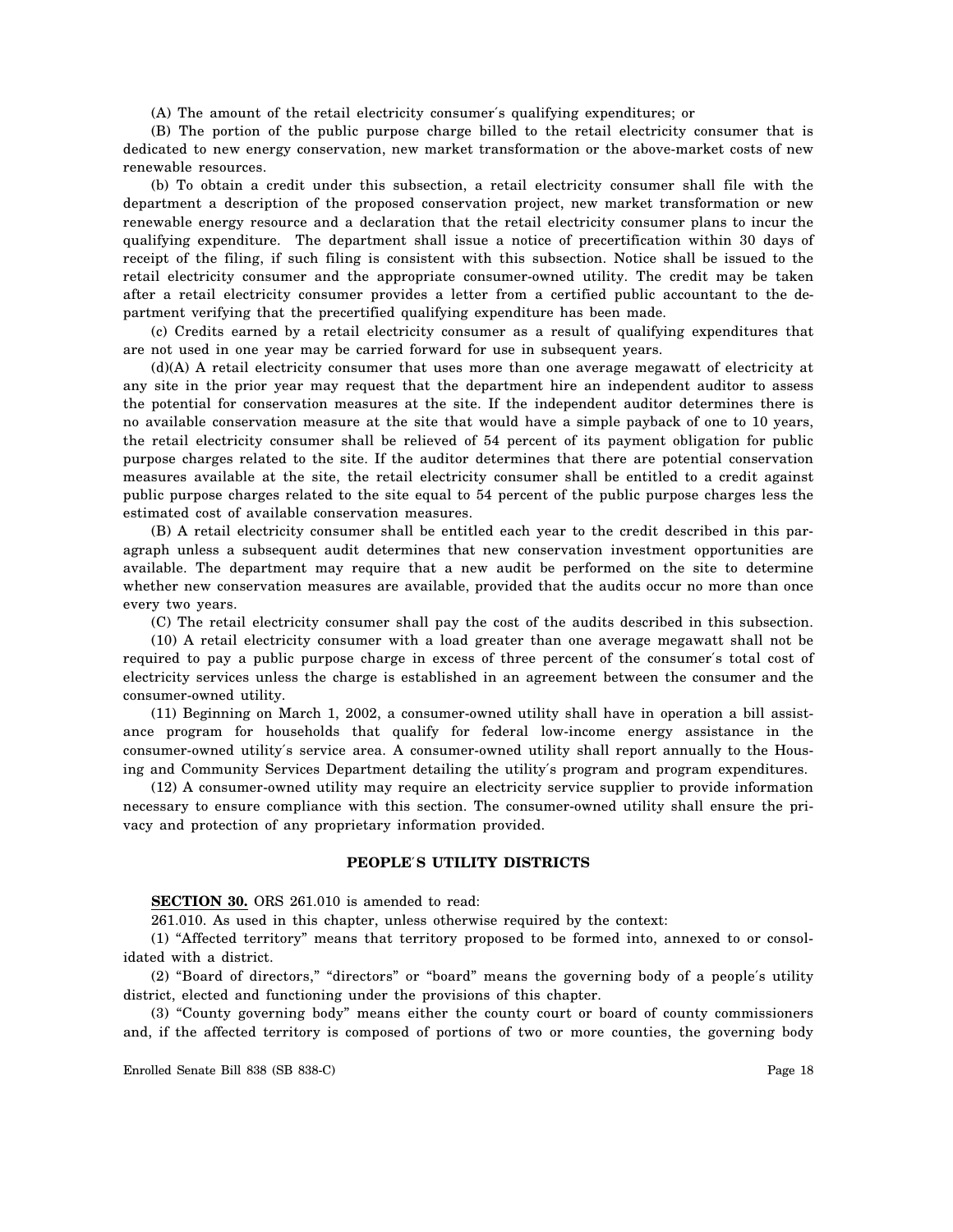of that county having the greatest portion of the assessed value of all taxable property within the affected territory, as shown by the most recent assessment roll of the counties.

(4) "Electors′ petition" means a petition addressed to the county governing body and filed with the county clerk, containing the signatures of electors registered in the affected territory, equal to not less than three percent of the total number of votes cast for all candidates for Governor within the affected territory at the most recent election at which a candidate for Governor was elected to a full term, setting forth and particularly describing the boundaries of the parcel of territory, separate parcels of territory, city and district, or any of them, referred to therein, and requesting the county governing body to call an election to be held within the boundaries of the parcel of territory, separate parcels of territory, city and district, or any of them, for the formation of a district, the annexation of a parcel of territory or a city to a district, or the consolidation of two or more districts.

(5) "Electric cooperative" means a cooperative corporation owning and operating an electric distribution system.

(6) "Initial utility system" means a complete operating utility system, including energy efficiency measures and installations within the district or proposed district, capable of supplying the consumers required to be served by the district at the time of acquisition or construction with all of their existing water or electrical energy needs.

(7) "Parcel of territory" means a portion of unincorporated territory, or an area in a city comprised of less than the entire city.

(8) "People′s utility district" or "district" means an incorporated people′s utility district, created under the provisions of this chapter.

(9) "Replacement value of unreimbursed investment" means original cost new less depreciation of capitalized energy efficiency measures and installations in the premises of customers of an investor owned utility.

(10) "Separate parcel of territory" means unincorporated territory that is not contiguous to other territory that is a part of a district or that is described in a petition filed with the county clerk in pursuance of the provisions of this chapter, but when a proposed district includes territory in more than one county, the contiguous territory in each such county shall be considered as a separate parcel of territory. When a proposed district includes any area in a city comprised of less than the entire city, that area shall be considered as a separate parcel of territory.

(11) "Utility" means a plant, works or other property used for development, generation, storage, distribution or transmission of [*electric energy produced from resources including, but not limited to, hydroelectric, pump storage, wave, tidal, wind, solid waste, wood, straw or other fiber, coal or other thermal generation, geothermal or solar resources*] **electricity**, or development or transmission of water for domestic or municipal purposes, [*waterpower or electric energy,*] but transmission of water shall not include water for irrigation or reclamation purposes, except as secondary to and when used in conjunction with a hydroelectric plant.

**SECTION 31.** ORS 261.030 is amended to read:

261.030. Nothing contained in this chapter authorizes or empowers the board of directors of any people′s utility district to interfere with or exercise any control over any existing utility owned and operated by any electric cooperative or city in the district unless by consent of the governing body of the electric cooperative or of the city council or the governing body of the plant owned by a city, when the control of the plant is vested in a governing body other than the city council or governing body of the city. However a district may participate fully with electric cooperatives and utilities owned by cities **in common facilities under ORS 261.235 to 261.255 and** in the formation and operation of joint operating agencies [*for electric power*] under ORS chapter 262.

**SECTION 32.** ORS 261.050 is amended to read:

261.050. **(1)** All property, real and personal, owned, used, operated or controlled by any people′s utility district, in or for the production, transmission, distribution or furnishing of [*electric power or energy*] **electricity** or electric service for or to the public, shall be assessed and taxed in the same manner and for the same purposes, and the district and the directors and officers thereof shall be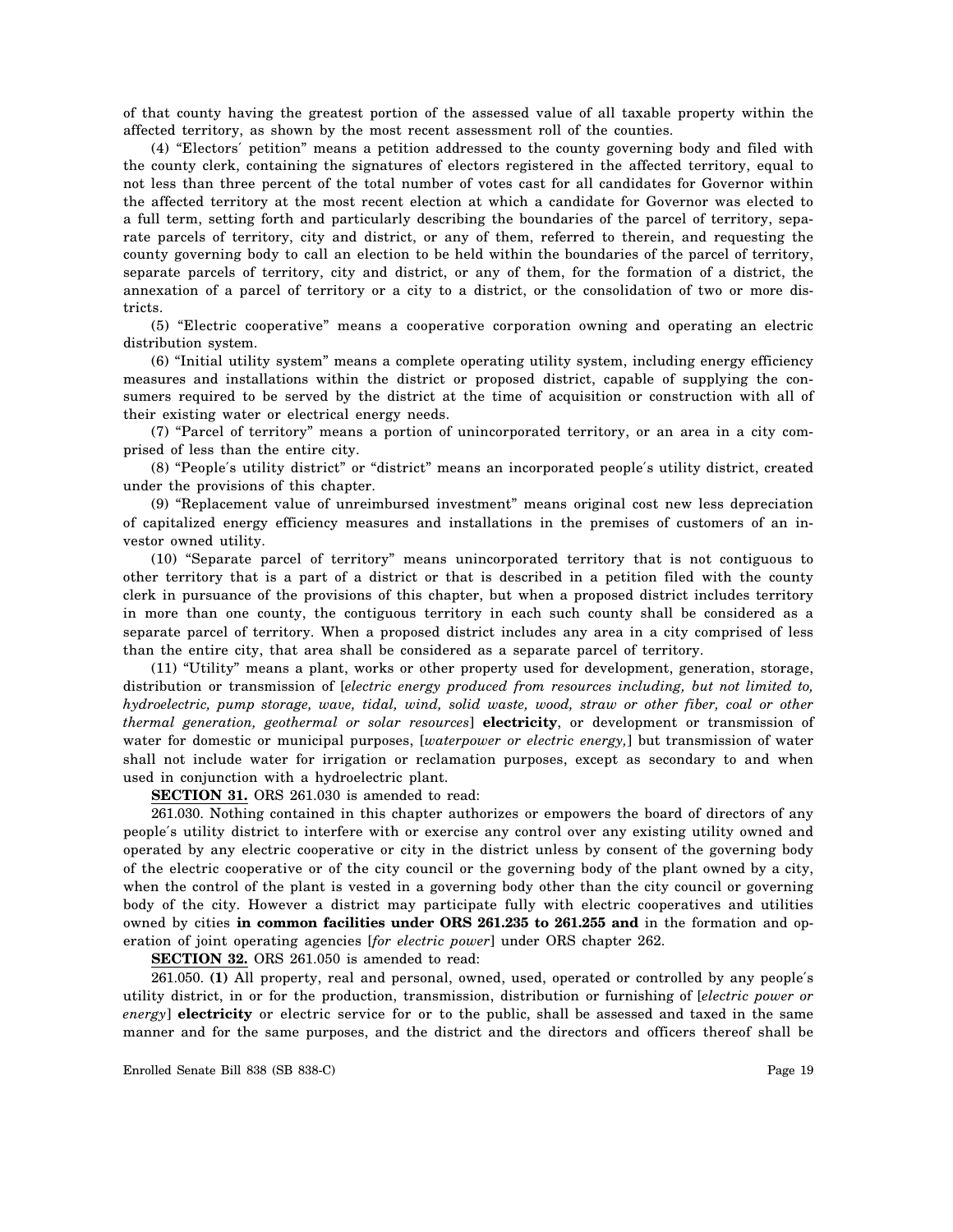subject to the same requirements, as are provided by law in respect to assessment and taxation of similar property owned, used, operated or controlled by private corporations or individuals for the purpose of furnishing [*electric power or energy*] **electricity** or electric service to the public.

**(2) If a people**′**s utility district owns property jointly with a tax-exempt governmental or municipal entity, only that portion of the property, or that proportion of the property rights, directly owned, used, operated or controlled by the people**′**s utility district shall be assessed and taxed pursuant to subsection (1) of this section.**

**SECTION 33.** ORS 261.235 is amended to read:

261.235. As used in ORS 261.235 to 261.255, unless the context requires otherwise:

(1) "City" means a city organized under the law of California, Idaho, Montana, Nevada, Oregon or Washington and owning and operating an electric light and power system.

(2) "Common facilities" means any [*works and facilities necessary or incidental to*] **property used for** the generation, transmission, distribution or marketing of [*electric power*] **electricity** and related goods and [*commodities*] **services that are owned or operated jointly by a people**′**s utility district organized under this chapter and at least one other city, district or electric cooperative**.

(3) "District" means a people′s utility district organized under this chapter or a similar public utility district organized under the law of California, Idaho, Montana, Nevada or Washington.

(4) "Electric cooperative" means a cooperative corporation organized under the law of California, Idaho, Montana, Nevada, Oregon or Washington and owning and operating an electric distribution system.

**SECTION 34. Section 35 of this 2007 Act is added to and made a part of ORS 261.235 to 261.255.**

**SECTION 35. A people**′**s utility district may become a member of an electric cooperative, or of a limited liability company, for the purposes of planning, financing, constructing, acquiring, operating, owning or maintaining property used for the generation and associated transmission of electricity within or outside this state. A district may not become a stockholder in, or lend the credit of the district to, an electric cooperative or a limited liability company. If a district becomes a member of an electric cooperative or of a limited liability company, the district may not exercise the power of eminent domain for the benefit of the electric cooperative or limited liability company.**

**SECTION 36.** ORS 261.250 is amended to read:

261.250. (1) In carrying out the powers granted in ORS 261.245 **and section 35 of this 2007 Act**, a district of this state [*shall be*] **is** liable only for its own acts with regard to the planning, financing, construction, acquisition, operation, ownership or maintenance of common facilities. No moneys or other contributions supplied by a district of this state for the planning, financing, construction, acquisition, operation or maintenance of common facilities shall be credited or applied otherwise to the account of any other participant in the common facilities.

(2) A district shall not exercise its power of eminent domain to acquire a then existing thermal power plant or any part thereof.

**SECTION 37.** ORS 261.253 is amended to read:

261.253. (1) [*No*] **A** public contract entered into by a noninvestor-owned electric utility [*shall*] **may not** contain a clause or condition that imposes an unconditional and unlimited financial obligation on the electric utility that is party to the contract unless the terms and conditions of the contract are subject to approval and are approved by the electors of the people′s utility district or city that owns the electric utility.

(2) Nothing in subsection (1) of this section is intended to affect provisions of law requiring approval of electors for any particular type of public contract that are in effect on October 15, 1983, or that are later enacted.

(3) Nothing in subsection (1) of this section is intended to conflict with ORS 279C.650 to 279C.670.

**(4) This section does not apply to a public contract executed in connection with:**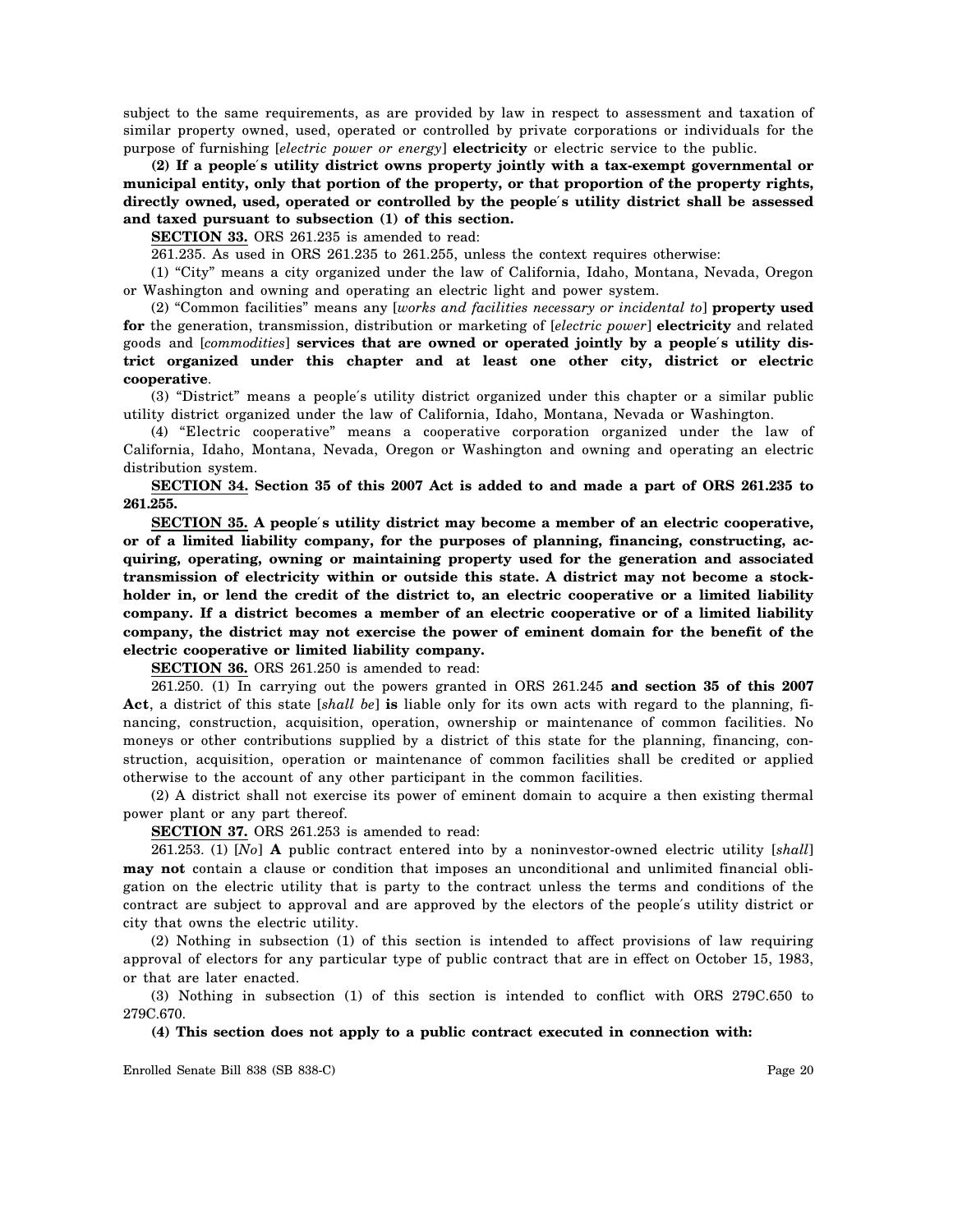**(a) The acquisition of renewable energy certificates;**

**(b) The acquisition, construction, improvement or equipping of, or the financing of any interest in, a renewable energy facility; or**

**(c) The acquisition or financing of any interest in electrical capacity needed to shape, firm or integrate electricity from a renewable energy facility.**

[*(4)*] **(5)** As used in this section:

(a) "Public contract" includes a contract, note, general obligation bond or revenue bond by which the people′s utility district or city or any subdivision of any of them is obligated to pay for or finance the acquisition of goods, services, materials, real property or any interest therein, improvement, betterments or additions from any funds, including receipts from rates or charges assessed to or collected from its customers.

(b) "Unconditional and unlimited financial obligation" means a public contract containing a provision that the people′s utility district or city that is party to the contract is obligated to make payments required by the contract whether or not the project to be undertaken thereunder is undertaken, completed, operable or operating notwithstanding the suspension, interruption, interference, reduction or curtailment of the output or product of the project.

**SECTION 38.** ORS 261.305 is amended to read:

261.305. People′s utility districts shall have power:

(1) To have perpetual succession.

(2) To adopt a seal and alter it at pleasure.

(3) To sue and be sued, to plead and be impleaded.

(4) To acquire and hold, including by lease-purchase agreement, real and other property necessary or incident to the business of the districts, within or without, or partly within or partly without, the district, and to sell or dispose of that property; to acquire, develop and otherwise provide for a supply of water for domestic and municipal purposes, waterpower and electric energy, or electric energy generated from any utility, and to distribute, sell and otherwise dispose of water, waterpower and electric energy, within or without the territory of such districts.

**(5) To acquire, own, trade, sell or otherwise transfer renewable energy certificates.**

[*(5)*] **(6)** To exercise the power of eminent domain for the purpose of acquiring any property, within or without the district, necessary for the carrying out of the provisions of this chapter.

[*(6)*] **(7)** To borrow money and incur indebtedness; to issue, sell and assume evidences of indebtedness; to refund and retire any indebtedness that may exist against or be assumed by the district or that may exist against the revenues of the district and to pledge any part of its revenues. Except as provided in ORS 261.355 and 261.380, no revenue or general obligation bonds shall be issued or sold without the approval of the electors. The board of directors may borrow from banks or other financial institutions[*, on notes payable within 12 months,*] such sums as the board of directors deems necessary or advisable[*; however, the amounts so borrowed, together with the principal amounts of other like borrowings then outstanding and unpaid, shall not exceed the amount that the board of directors estimates as the district*′*s net income (determined in accordance with the system of accounts maintained by the board pursuant to ORS 261.470) for the 12 full calendar months following the date of the proposed borrowing, adjusted by adding to the net income an amount equal to the estimated charges to depreciation for the 12-month period*]. No indebtedness shall be incurred or assumed except [*on account of*] **for** the development, purchase and operation of [*a utility*] **electric utility facilities or for the purchase of electricity, electrical capacity or renewable energy certificates**.

[*(7) To enter into rental or lease-purchase agreements to rent, lease or acquire real or personal property, or both, required for district purposes. Except when approved by a majority of the electors of the district voting on the question, a people*′*s utility district shall not enter into rental or leasing agreements when the annual aggregate amount of payment for any and all property directly related to a single transaction exceeds 10 percent of the revenues of the district in the preceding fiscal year.*]

**(8) To exercise the powers otherwise granted to districts by ORS 271.390.**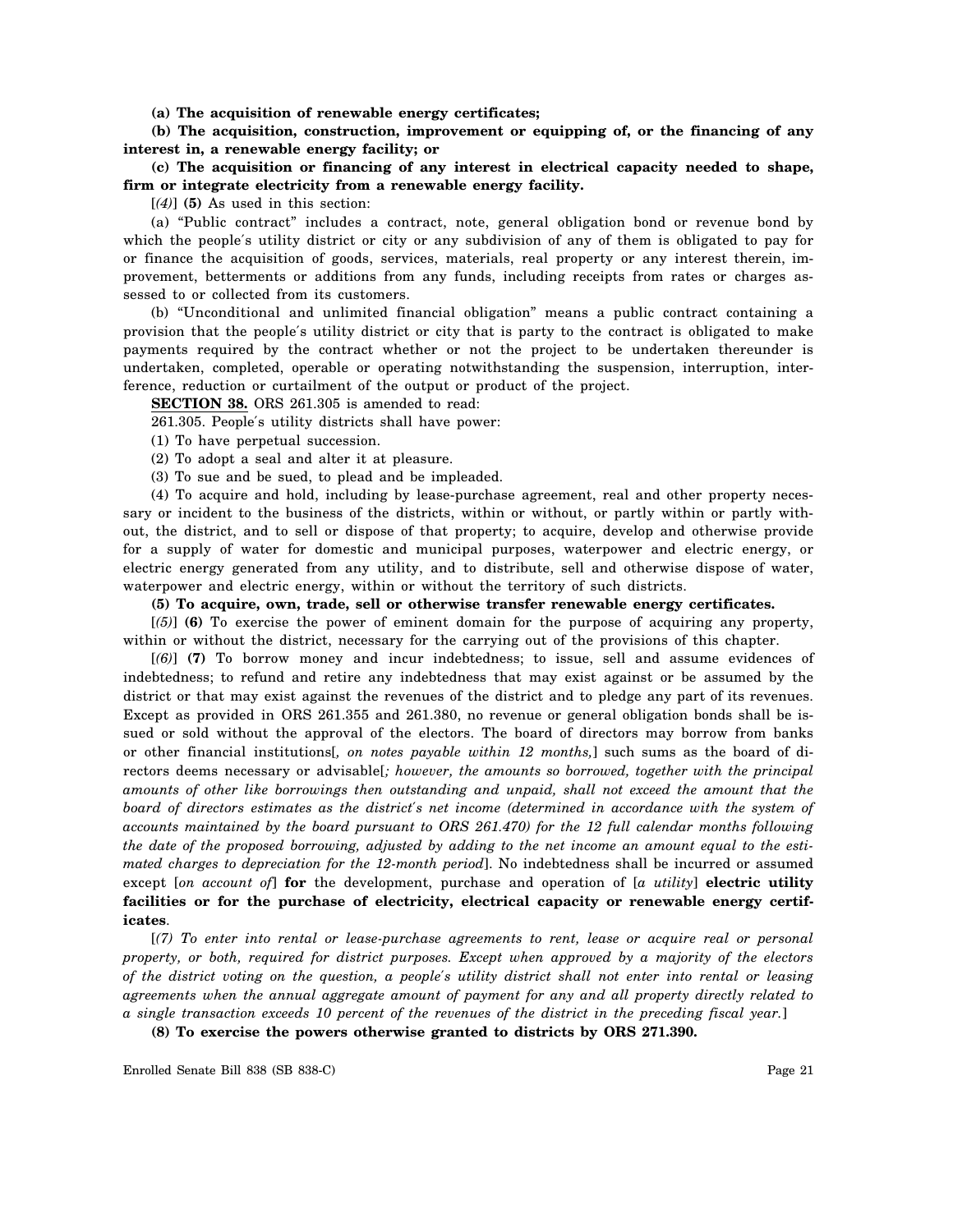[*(8)*] **(9)** To levy and collect, or cause to be levied and collected, subject to constitutional limitations, taxes for the purpose of carrying on the operations and paying the obligations of the district as provided in this chapter.

[*(9)*] **(10)** To make contracts, to employ labor and professional staff, to set wages in conformance with ORS 261.345, to set salaries and provide compensation for services rendered by employees and by directors, to provide for life insurance, hospitalization, disability, health and welfare and retirement plans for employees, and to do all things necessary and convenient for full exercise of the powers herein granted. The provision for life insurance, hospitalization, disability, health and welfare and retirement plans for employees shall be in addition to any other authority of people′s utility districts to participate in those plans and shall not repeal or modify any statutes except those that may be in conflict with the provision for life insurance, hospitalization, disability, health and welfare and retirement plans.

[*(10)*] **(11)** To enter into contracts with **any person, any public or private corporation,** the United States Government, [*with*] the State of Oregon, or with any other state, municipality or utility district, and with any department of any of these, for carrying out any provisions of this chapter.

[*(11)*] **(12)** To enter into agreements with the State of Oregon or with any local governmental unit, utility, special district or private or public corporation for the purpose of promoting economic growth and the expansion or addition of business and industry within the territory of the people′s utility district. Before spending district funds under such an agreement, the board of directors shall enter on the written records of the district a brief statement that clearly indicates the purpose and amount of any proposed expenditure under the agreement.

[*(12)*] **(13)** To fix, maintain and collect rates and charges for any water, waterpower, [*electric energy*] **electricity** or other commodity or service furnished, developed or sold by the district.

[*(13)*] **(14)** To construct works across or along any street or public highway, or over any lands which are property of this state, or any subdivision thereof, and to have the same rights and privileges appertaining thereto as have been or may be granted to cities within the state, and to construct its works across and along any stream of water or watercourse. Any works across or along any state highway shall be constructed only with the permission of the Department of Transportation. Any works across or along any county highway shall be constructed only with the permission of the appropriate county court. Any works across or along any city street shall be constructed only with the permission of the city governing body and upon compliance with applicable city regulations and payment of any fees called for under applicable franchise agreements, intergovernmental agreements under ORS chapter 190 or contracts providing for payment of such fees. The district shall restore any such street or highway to its former state as near as may be, and shall not use the same in a manner unnecessarily to impair its usefulness.

[*(14)*] **(15)** To elect a board of five directors to manage its affairs.

[*(15)*] **(16)** To enter into franchise agreements with cities and pay fees under negotiated franchise agreements, intergovernmental agreements under ORS chapter 190 and contracts providing for the payment of such fees.

[*(16)*] **(17)** To take any other actions necessary or convenient for the proper exercise of the powers granted to a district by this chapter and by section 12, Article XI of the Oregon Constitution.

**SECTION 39.** ORS 261.335 is amended to read:

261.335. **(1) Except as provided in subsection (2) of this section,** people′s utility districts are subject to the public contracting and purchasing requirements of ORS 279.835 to 279.855, 279C.005, 279C.100 to 279C.125 and 279C.300 to 279C.470 and ORS chapters 279A and 279B, except ORS 279A.140 and 279A.250 to 279A.290.

**(2) The public contracting and purchasing requirements of ORS 279.835 to 279.855, 279C.005, 279C.100 to 279C.125 and 279C.300 to 279C.470 and ORS chapters 279A and 279B do not apply to contracts entered into by districts for the acquisition, construction, improve-**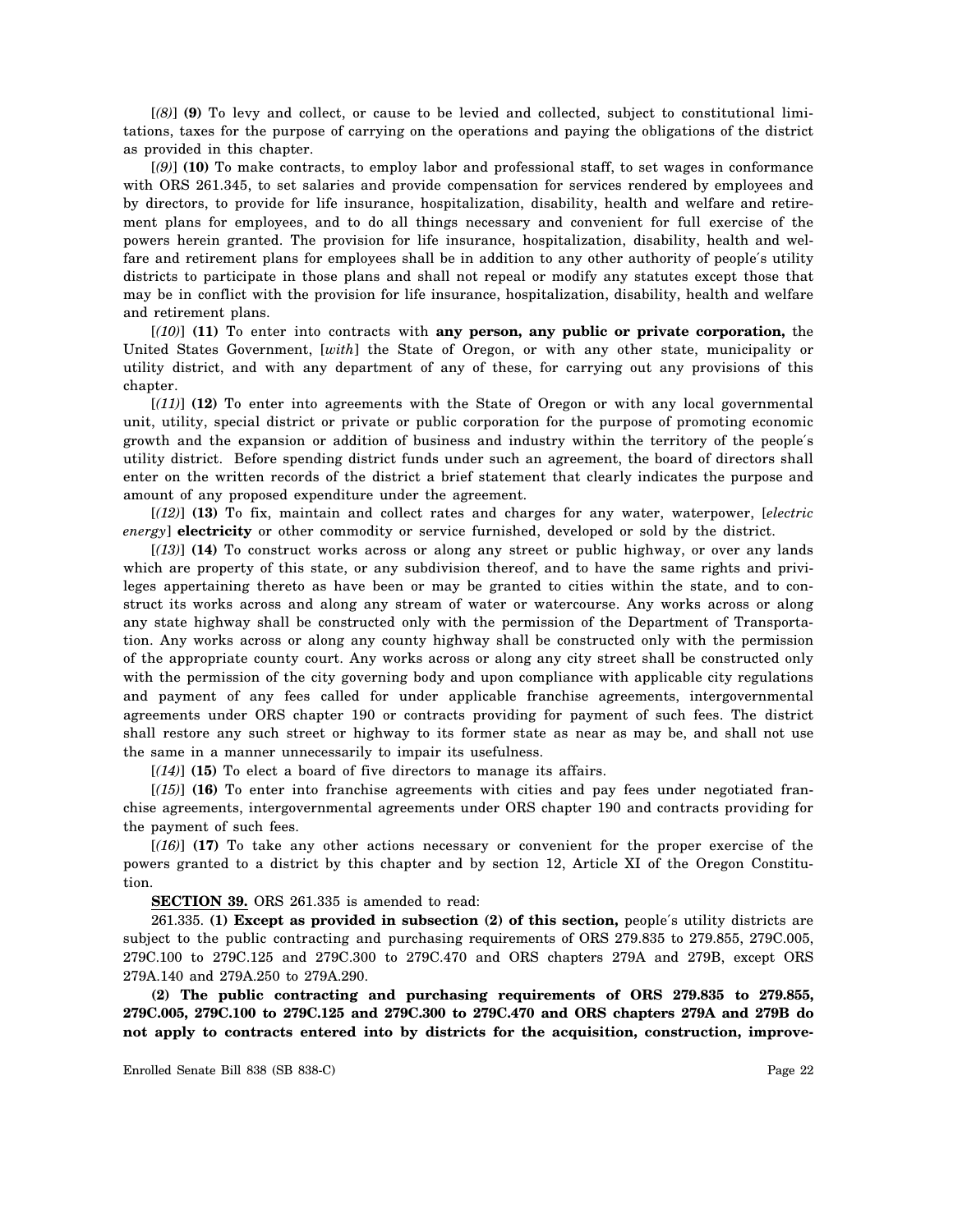## **ment or equipping of a renewable energy facility or for the purchase or sale of electricity, electrical capacity or renewable energy certificates.**

**SECTION 40.** ORS 261.348 is amended to read:

261.348. **(1)** Notwithstanding any other law, people′s utility districts and municipal electric utilities may enter into transactions with other persons or entities for the production, supply or delivery of electricity on an economic, dependable and cost-effective basis, including financial products contracts and other service contracts that reduce the risk of economic losses in the transactions. This [*section*] **subsection** does not authorize any transaction that:

[*(1)*] **(a)** Constitutes the investment of surplus funds for the purpose of receiving interest or other earnings from the investment; or

[*(2)*] **(b)** Is intended or useful for any purpose other than the production, supply or delivery of electricity on a cost-effective basis.

**(2) Nothing in subsection (1) of this section prohibits a people**′**s utility district or a municipal electric utility from entering into any transaction for the acquisition, construction, improvement or equipping of a renewable energy facility or for the purchase or sale of electricity, electrical capacity or renewable energy certificates.**

**SECTION 41.** ORS 261.355 is amended to read:

261.355. (1) For the purpose of carrying into effect the powers granted in this chapter, any district may issue and sell revenue bonds, when authorized by a majority of its electors voting at any primary election, general election or special election.

(2) All revenue bonds issued and sold under this chapter shall be so conditioned as to be paid solely from that portion of the revenues derived [*from*] **by** the district [*by*] **from** the sale of water, waterpower and [*electric energy*] **electricity**, or any of them, or any other service, commodity or facility which may be produced, used or furnished in connection therewith, remaining after paying from those revenues all expenses of operation and maintenance, including taxes.

(3) Notwithstanding subsection (1) of this section and subject to subsection (4) of this section, any district may, by a duly adopted resolution of its board, issue and sell revenue bonds for the purpose of **financing** betterments and extensions [*within the existing boundaries*] of the district, **including renewable energy facilities or the purchase or sale of electricity, electrical capacity or renewable energy certificates,** but the amount **of revenue bonds** so issued shall be limited to the reasonable value of the betterments and extensions plus an amount not to exceed 10 percent thereof for administrative purposes. Revenue bonds shall not be issued and sold for the purpose of acquiring an initial utility system or acquiring property or facilities owned by another entity that provides electric utility service **unless:**

**(a) The acquisition is a voluntary transaction between the district and the other entity that provides electric utility service; or**

**(b)** [*without first obtaining the affirmative vote of*] The electors within the district **have approved issuance of the bonds by a vote**.

(4) Not later than the 30th day prior to a board meeting at which adoption of a resolution under subsection (3) of this section will be considered, the district shall:

(a) Provide for and give public notice, reasonably calculated to give actual notice to interested persons including news media which have requested notice, of the time and place of the meeting and of the intent of the board to consider and possibly adopt the resolution; and

(b) Mail to its customers notice of the time and place of the meeting and of the intent of the board to consider and possibly adopt the resolution.

(5) **Except as provided in subsection (3)(a) of this section,** any authorizing resolution adopted for the purposes of subsection (3) of this section shall provide that electors residing within the district may file a petition with the district asking to have the question of whether to issue such bonds referred to a vote.

(6) If within 60 days after adoption of a resolution under subsection (3) of this section the district receives petitions containing valid signatures of not fewer than five percent of the electors of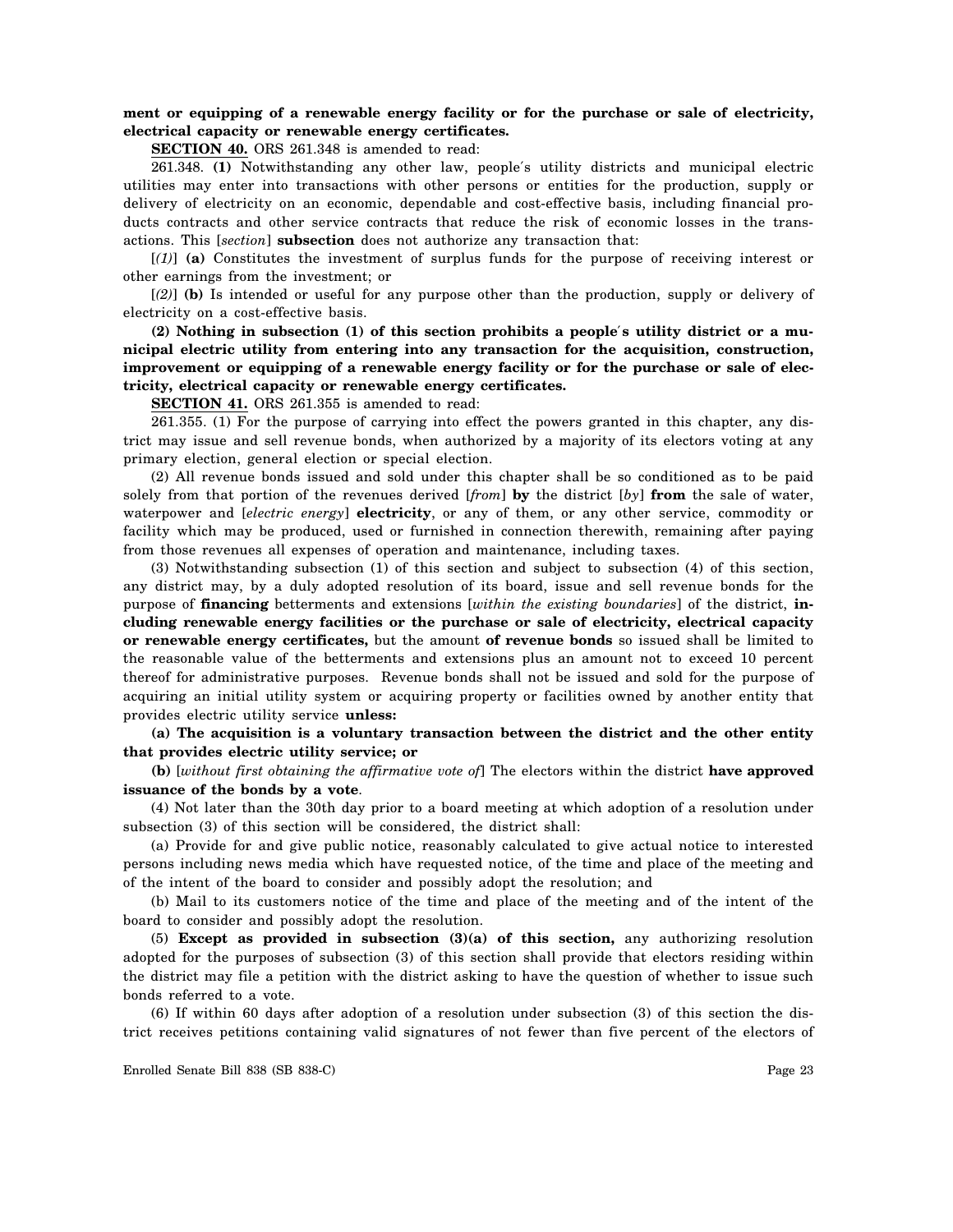the district, the question of issuing the bonds shall be placed on the ballot at the next date on which a district election may be held under ORS 255.345 (1).

(7) When petitions containing the number of signatures required under subsection (6) of this section are filed with the district within 60 days after adoption of a resolution under subsection (3) of this section, revenue bonds shall not be sold until the resolution is approved by a majority of the electors of the district voting on the resolution.

(8) Any district issuing revenue bonds may pledge that part of the revenue which the district may derive from its operations as security for payment of principal and interest thereon remaining after payment from such revenues of all expenses of operation and maintenance, including taxes, and consistent with the other provisions of this chapter.

(9) Prior to any district board taking formal action to issue and sell any revenue bonds, the board shall have on file with the secretary of the district a certificate executed by a qualified engineer that the net annual revenues of the district, including the property to be acquired or constructed with the proceeds of the bonds, shall be sufficient to pay the maximum amount that will be due in any one fiscal year for both principal of and interest on both the bonds then proposed to be issued and all bonds of the district then outstanding.

(10) **Except as provided in subsection (3)(a) of this section,** the district shall order an election for the authorization of revenue bonds to finance the acquisition or construction of an initial utility system, including the replacement value of the unreimbursed investment of an investor owned utility in energy efficiency measures and installations within the proposed district, as early as practicable under ORS 255.345 after filing the certificate required under subsection (9) of this section. An election under this subsection shall be held no more than twice in any one calendar year for any district. In even-numbered years no election shall be held on any other date than the date of the primary election or general election.

**SECTION 42.** ORS 262.005 is amended to read:

262.005. As used in ORS 262.015 to 262.105, unless the context requires otherwise:

(1) "Electric cooperative" means a cooperative corporation owning and operating an electric distribution system.

(2) "Joint operating agency" means an agency organized by three or more cities or people′s utility districts under the laws of this state for the purposes and according to ORS 262.005 to 262.105.

(3) "Privately owned electric utility company" means an electric utility operated for profit and subject to regulation by the Public Utility Commission of Oregon or the equivalent officer or commission of any other state.

(4) "Utility properties" means [*plants, systems and facilities, and any enlargement or extension thereof, used for or incidental to the generation and transmission of electric power and energy,*] **a plant, works or other property used for development, generation, storage, distribution or transmission of electricity.** [*provided, however, that it shall not mean*] **"Utility properties" does not include** facilities for uranium refining, processing or reprocessing.

**SECTION 43.** ORS 262.015 is amended to read:

262.015. (1) Any three or more cities or people′s utility districts or combinations thereof, organized under the laws of this state, may form a joint operating agency to plan, acquire, construct, own, operate and otherwise promote the development of utility properties [*in this state*] for the generation**,** [*and*] transmission **and marketing** of [*electric power and energy*] **electricity, electrical capacity or renewable energy certificates**.

(2) A joint operating agency may participate with other publicly owned utilities, including other joint operating agencies, or with electric cooperatives, or with privately owned electric utility companies, or with any combination thereof, for any purpose set forth in subsection (1) of this section, whether such agencies or utilities are organized or incorporated under the laws of this state or any other jurisdiction. However, no joint operating agency may act alone or as the managing participant to acquire, construct, own or operate utility properties[*, nor may a joint operating agency own more than 50 percent of any utility property, except combustion turbines*].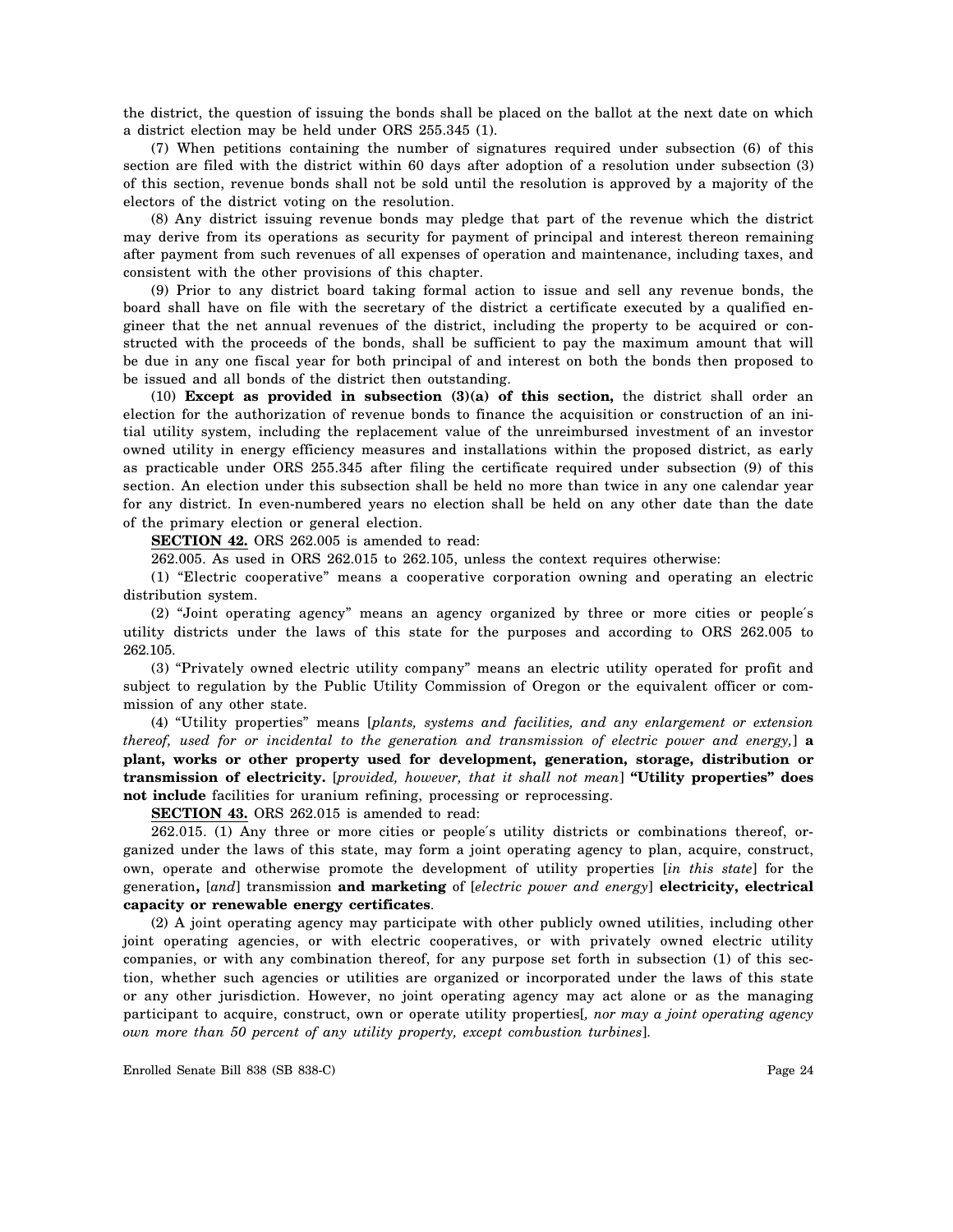(3) Joint operating agencies, cities, people′s utility districts and privately owned utilities, or combinations thereof, may participate in joint ownership of [*thermal generation and transmission*] **common** facilities in accordance with ORS 225.450 to 225.490 or 261.235 to 261.255.

**SECTION 44.** ORS 262.075 is amended to read:

262.075. (1) Each joint operating agency shall be a political subdivision of the State of Oregon, and shall be a municipal corporation with the right to sue and be sued in its own name. Except as otherwise provided, a joint operating agency shall have all the powers, rights, privileges and exemptions conferred on people′s utility districts.

(2) A joint operating agency shall have the power to acquire, hold, sell and dispose of real and other property, within or without this state, which the board of directors in its discretion finds reasonably necessary or incident to the generation**,** [*and*] transmission **and marketing** of [*electric power and energy*] **electricity, electrical capacity or renewable energy certificates**. However, such an agency shall not acquire or operate any facilities for the distribution of [*electric energy*] **electricity**.

(3) A joint operating agency shall have the power of eminent domain which it may exercise for the purpose of acquiring property; however, a joint operating agency shall not condemn any properties owned by a publicly or privately owned utility which are being used for the generation or transmission of [*electric energy or power*] **electricity** or are being developed for such purposes with due diligence, except to acquire a right of way to cross such properties in a manner which will not interfere with the use thereof by the owner.

(4) A joint operating agency shall have the power to enter into contracts, leases and other undertakings considered necessary or proper by its board, including but not limited to contracts for any term relating to the purchase, sale, interchange, assignment, allocation, transfer or wheeling of power with the Government of the United States, or any agency thereof, and with any other municipal corporation or privately owned utility, or any combination thereof, within or without the state, and may purchase, deliver or receive power anywhere.

(5) A joint operating agency shall have the power to borrow money and incur indebtedness, to issue, sell and assume evidences of indebtedness, to refund and retire any indebtedness that may exist against the agency or its revenues, and to pledge any part of its revenues. A joint operating agency may borrow from banks or other financial institutions such sums on such terms as the board considers necessary or advisable. A joint operating agency may also issue, sell and assume bond anticipation notes, refunding bond anticipation notes, or their equivalent, which shall bear such date or dates, mature at such time or times, be in such denominations and in such form, be payable in such medium, at such place or places, and be subject to such terms of redemption, as the board considers necessary or advisable. The issuance and sale of revenue obligations by a joint operating agency shall be governed by ORS 262.085.

(6) The joint operating agency may apply for, accept, receive and expend appropriations, grants, loans, gifts, bequests and devises in carrying out its functions as provided by law.

#### **COST RECOVERY FOR CONSERVATION MEASURES**

**SECTION 45. Section 46 of this 2007 Act is added to and made a part of ORS 757.600 to 757.687.**

**SECTION 46. (1) In addition to the public purpose charge established by ORS 757.612, the Public Utility Commission may authorize an electric company to include in its rates the costs of funding or implementing cost-effective energy conservation measures implemented on or after the effective date of this 2007 Act. The costs may include amounts for weatherization programs that conserve energy.**

**(2) The commission shall ensure that a retail electricity consumer with a load greater than one average megawatt:**